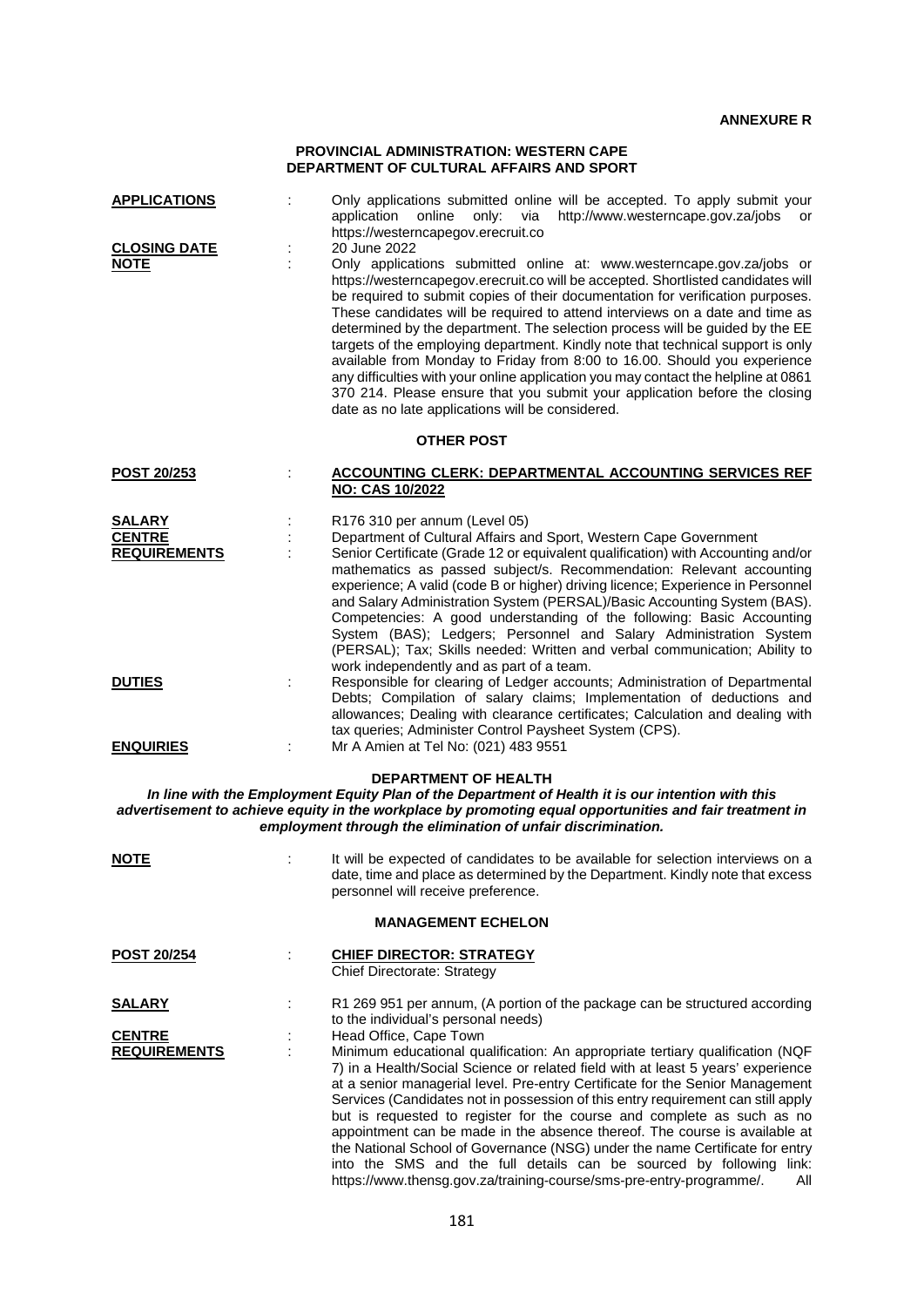| <b>DUTIES</b><br>t                      | costs associated hereof will be the responsibility of the applicant). Experience:<br>Proven extensive management experience of health systems. Proven<br>knowledge and understanding of planning and policy development<br>approaches. Inherent requirement of the job: Valid (Code B/EB) drivers licence<br>and willingness to travel extensively in the province. Competencies<br>(knowledge/skills): Knowledge and understanding of the National and<br>Provincial Health related legislation, guidelines<br>and other health related<br>policies and prescripts. Proven knowledge and understanding of development<br>management and inter-sectoral actions for Health and Community<br>development. Proven knowledge and understanding of development, strategy<br>management and strategy monitoring and review processes within a Systems<br>Thinking paradigm. Proven strategic and leadership capabilities. Programme<br>and project management knowledge and skills. Proven leadership capabilities.<br>Proven knowledge and understanding of Change, Financial, People<br>Management and empowerment.<br>Leading technical advisor and facilitator to the departmental executive with<br>regard to the departmental strategic management processes, in collaboration<br>with external partners and spheres of government, as well as strategic<br>leadership, oversight and accountability in respect of the Chief Directorate.<br>Implement and maintain Health Intelligence Systems and data to enable<br>informed management decision making to improve service delivery, patient<br>care and quality of life. Facilitate Strategy and policy development, priority<br>setting, planning and coordination of implementation actions. Establish and<br>maintain IT solutions and technical support and advice for Departmental<br>processes. Responsible for Departmental assurance with regard to optimal<br>patient experience and outcomes. Lead and Coordinate the Chief Directorate's<br>strategic planning process in a seamless and integrated manner in alignment<br>with the departmental strategic processes. Define and review on a continual<br>basis the purpose, objectives, priorities and activities of the Chief Directorate.<br>Overall responsible for People - and Financial Management of the Chief |
|-----------------------------------------|---------------------------------------------------------------------------------------------------------------------------------------------------------------------------------------------------------------------------------------------------------------------------------------------------------------------------------------------------------------------------------------------------------------------------------------------------------------------------------------------------------------------------------------------------------------------------------------------------------------------------------------------------------------------------------------------------------------------------------------------------------------------------------------------------------------------------------------------------------------------------------------------------------------------------------------------------------------------------------------------------------------------------------------------------------------------------------------------------------------------------------------------------------------------------------------------------------------------------------------------------------------------------------------------------------------------------------------------------------------------------------------------------------------------------------------------------------------------------------------------------------------------------------------------------------------------------------------------------------------------------------------------------------------------------------------------------------------------------------------------------------------------------------------------------------------------------------------------------------------------------------------------------------------------------------------------------------------------------------------------------------------------------------------------------------------------------------------------------------------------------------------------------------------------------------------------------------------------------------------------------------------------------------------------------------------------------------------|
| <b>ENQUIRIES</b><br><b>APPLICATIONS</b> | Directorate.<br>Mr S Kaye Tel No: (021) 483-8690<br>Applicants apply online: www.westerncape.gov.za/health-jobs (click "online                                                                                                                                                                                                                                                                                                                                                                                                                                                                                                                                                                                                                                                                                                                                                                                                                                                                                                                                                                                                                                                                                                                                                                                                                                                                                                                                                                                                                                                                                                                                                                                                                                                                                                                                                                                                                                                                                                                                                                                                                                                                                                                                                                                                        |
| <b>NOTE</b><br>÷<br><b>CLOSING DATE</b> | applications")<br>No payment of any kind is required when applying for this post.<br>20 June 2022                                                                                                                                                                                                                                                                                                                                                                                                                                                                                                                                                                                                                                                                                                                                                                                                                                                                                                                                                                                                                                                                                                                                                                                                                                                                                                                                                                                                                                                                                                                                                                                                                                                                                                                                                                                                                                                                                                                                                                                                                                                                                                                                                                                                                                     |
|                                         | <b>OTHER POSTS</b>                                                                                                                                                                                                                                                                                                                                                                                                                                                                                                                                                                                                                                                                                                                                                                                                                                                                                                                                                                                                                                                                                                                                                                                                                                                                                                                                                                                                                                                                                                                                                                                                                                                                                                                                                                                                                                                                                                                                                                                                                                                                                                                                                                                                                                                                                                                    |
| <b>POST 20/255</b>                      | <b>MEDICAL SPECIALIST GRADE 1 TO 3 (RADIOLOGY)</b><br>Full Time with Commuted Overtime                                                                                                                                                                                                                                                                                                                                                                                                                                                                                                                                                                                                                                                                                                                                                                                                                                                                                                                                                                                                                                                                                                                                                                                                                                                                                                                                                                                                                                                                                                                                                                                                                                                                                                                                                                                                                                                                                                                                                                                                                                                                                                                                                                                                                                                |
| <b>SALARY</b>                           | Grade 1: R1 122 630 per annum<br>Grade 2: R1 283 592 per annum<br>Grade 3: R1 489 665 per annum<br>(A portion of the package can be structured according to the individual's<br>personal needs)                                                                                                                                                                                                                                                                                                                                                                                                                                                                                                                                                                                                                                                                                                                                                                                                                                                                                                                                                                                                                                                                                                                                                                                                                                                                                                                                                                                                                                                                                                                                                                                                                                                                                                                                                                                                                                                                                                                                                                                                                                                                                                                                       |
| <b>CENTRE</b><br><b>REQUIREMENTS</b>    | Red Cross War Memorial Children's Hospital<br>Minimum educational qualification: Appropriate qualification that allows<br>registration with the Health Professions Council of South Africa (HPCSA) as<br>Medical Specialist in Radiology. Registration with a professional council:<br>Registration with the HPCSA as a Medical Specialist in Radiology. Experience:<br>Grade 1: None after registration with HPCSA as a Medical Specialist in<br>Radiology. Grade 2: A minimum of 5 years' appropriate experience after<br>registration with the HPCSA (or recognised foreign Health Professional Council<br>in respect of a foreign qualified employee) as a Medical Specialist in Radiology.<br>Grade 3: A minimum of 10 years appropriate experience after registration with<br>the HPCSA (Or as recognised foreign Health Professional council in respect of<br>a foreign qualified employee) as a Medical Specialist in Radiology.<br>Competencies (knowledge/skills): Knowledge and experience in Diagnostic<br>Paediatric Radiology with experience in Interventional Radiology. Good<br>interpersonal, organisational, relevant clinical and teaching skills. Ability to<br>initiate own research projects and supervise research projects.                                                                                                                                                                                                                                                                                                                                                                                                                                                                                                                                                                                                                                                                                                                                                                                                                                                                                                                                                                                                                                                                                  |
| <b>DUTIES</b><br>÷                      | Provide in- and after-hours diagnostic paediatric radiology service. Provide in-<br>hours paediatric interventional radiology service. Assist in setting up and<br>running paediatric cardiac imaging service. Conduct teaching and training in                                                                                                                                                                                                                                                                                                                                                                                                                                                                                                                                                                                                                                                                                                                                                                                                                                                                                                                                                                                                                                                                                                                                                                                                                                                                                                                                                                                                                                                                                                                                                                                                                                                                                                                                                                                                                                                                                                                                                                                                                                                                                       |

diagnostic paediatric radiology to undergraduate and postgraduate students.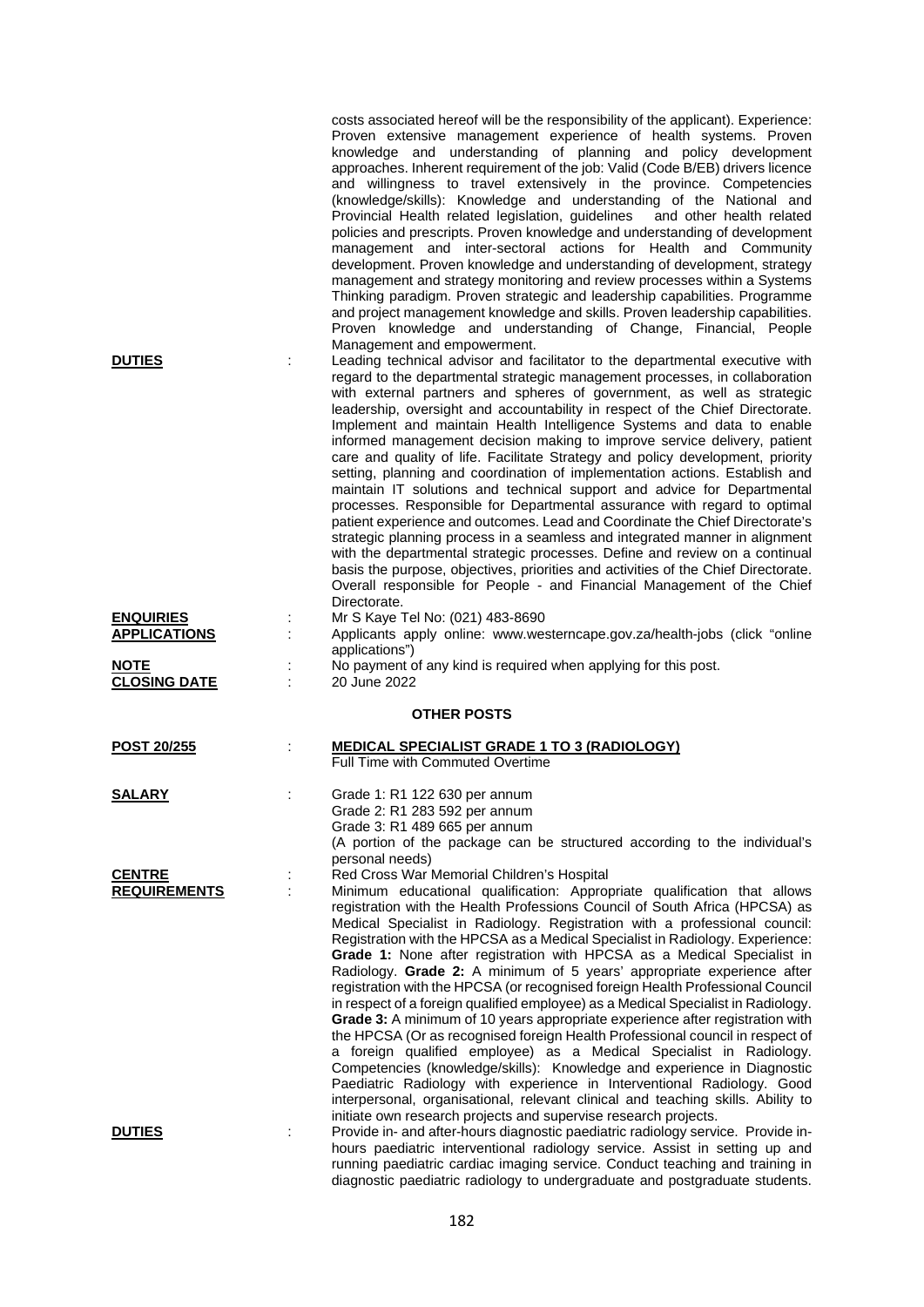|                                         |                      | Assist HOCU with administration and management of diagnostic and<br>interventive radiology service. Conduct research in diagnostic paediatric<br>radiology with publications and presentations. Initiate, supervise and manage<br>MMed theses. Provide innovation and outreach in diagnostic paediatric<br>radiology.                                                                                                                                                                                                                                                                                                                                                                                                                                                                                                                                                                                                                                                                                                                                                                                                                                                                                                                                                                                                                                                                                                                                                                                               |
|-----------------------------------------|----------------------|---------------------------------------------------------------------------------------------------------------------------------------------------------------------------------------------------------------------------------------------------------------------------------------------------------------------------------------------------------------------------------------------------------------------------------------------------------------------------------------------------------------------------------------------------------------------------------------------------------------------------------------------------------------------------------------------------------------------------------------------------------------------------------------------------------------------------------------------------------------------------------------------------------------------------------------------------------------------------------------------------------------------------------------------------------------------------------------------------------------------------------------------------------------------------------------------------------------------------------------------------------------------------------------------------------------------------------------------------------------------------------------------------------------------------------------------------------------------------------------------------------------------|
| <b>ENQUIRIES</b>                        |                      | Prof T Kilborn Tel No: (021) 658-5396/ tracy.kilborn@westerncape.gov.za                                                                                                                                                                                                                                                                                                                                                                                                                                                                                                                                                                                                                                                                                                                                                                                                                                                                                                                                                                                                                                                                                                                                                                                                                                                                                                                                                                                                                                             |
| <b>APPLICATIONS</b>                     |                      | Applicants apply online: www.westerncape.gov.za/health-jobs (click "online<br>applications")                                                                                                                                                                                                                                                                                                                                                                                                                                                                                                                                                                                                                                                                                                                                                                                                                                                                                                                                                                                                                                                                                                                                                                                                                                                                                                                                                                                                                        |
| <b>NOTE</b>                             |                      | No payment of any kind is required when applying for this post. 'Candidates,<br>who are not in possession of the stipulated registration requirements, may also<br>apply. Such candidates will only be considered for appointment on condition<br>that proof of application for registration with the relevant council and proof of<br>payment of the prescribed registration fees to the relevant council are<br>submitted with their job application / on appointment. Please note that the<br>afore-said concession is only applicable on health professionals who apply for<br>the first time for registration in a specific category with the relevant council (this<br>includes individuals who must apply for change in registration status).'                                                                                                                                                                                                                                                                                                                                                                                                                                                                                                                                                                                                                                                                                                                                                               |
| <b>CLOSING DATE</b>                     | ÷                    | 20 June 2022                                                                                                                                                                                                                                                                                                                                                                                                                                                                                                                                                                                                                                                                                                                                                                                                                                                                                                                                                                                                                                                                                                                                                                                                                                                                                                                                                                                                                                                                                                        |
| <b>POST 20/256</b>                      | $\ddot{\phantom{a}}$ | <b>ASSISTANT MANAGER NURSING (PRIMARY HEALTH CARE) (X2 POSTS)</b><br>Chief Directorate: Metro Health Services                                                                                                                                                                                                                                                                                                                                                                                                                                                                                                                                                                                                                                                                                                                                                                                                                                                                                                                                                                                                                                                                                                                                                                                                                                                                                                                                                                                                       |
| <b>SALARY</b>                           | ÷                    | R624 216 (PN-B4) per annum                                                                                                                                                                                                                                                                                                                                                                                                                                                                                                                                                                                                                                                                                                                                                                                                                                                                                                                                                                                                                                                                                                                                                                                                                                                                                                                                                                                                                                                                                          |
| <b>CENTRE</b>                           |                      | Khayelitsha Community Health Centre (X1 post)<br>Mfuleni Community Day Centre (X1 post)                                                                                                                                                                                                                                                                                                                                                                                                                                                                                                                                                                                                                                                                                                                                                                                                                                                                                                                                                                                                                                                                                                                                                                                                                                                                                                                                                                                                                             |
| <b>REQUIREMENTS</b><br><b>DUTIES</b>    |                      | educational<br>qualification:<br>Basic<br>R425<br>Minimum<br>qualification<br>(i.e.<br>degree/diploma in nursing) or equivalent qualification that allows registration<br>with the South African Nursing Council (SANC) as Professional Nurse and<br>Midwife. Post-basic qualification with duration of at least 1 year in Clinical<br>Nursing Science: Health Assessment, Treatment and Care (R48). Registration<br>with a professional council: Registration with the SANC as a Professional<br>Midwife.<br>Experience:<br>A<br>minimum<br>of<br>10<br>Nurse<br>and<br>years<br>appropriate/recognisable experience in nursing after registration as<br>Professional Nurse in General Nursing. At least 6 years of the period referred<br>to above must be appropriate/recognisable experience after obtaining the 1-<br>year post-basic qualification reflected as in the requirements above. At least 3<br>years of the period referred to above must be appropriate/recognisable<br>experience at management level. Inherent requirements of the job: Valid Code<br>B/EB drivers licence. Willingness to work after hours. Competencies<br>(knowledge/skills): Computer literacy (MS office). Proven leadership abilities.<br>Good interpersonal and people management skills. Knowledge of Public<br>Sector legislation. The ability to function independently as well as in a multi-<br>disciplinary team and make decisions.<br>Leadership, Guidance and Support to overall management to achieve strategic |
|                                         |                      | goals and objectives. Oversight and support to Operational Managers using<br>information to enhance service delivery and priority programs and co-<br>ordination of Students from Higher Education Institutions as well as NPOs.<br>Ensure that prescribed policies and procedures are implemented and<br>contribute to quality assurance and quality improvement. Responsible for<br>People Management, Supply Chain and Financial Management, Strategy and<br>Health Technology and Support. Responsible for the enhancement of<br>Community Governance. Monitoring of Facilities Management, Maintenance<br>and Infrastructure.                                                                                                                                                                                                                                                                                                                                                                                                                                                                                                                                                                                                                                                                                                                                                                                                                                                                                  |
| <b>ENQUIRIES</b><br><b>APPLICATIONS</b> |                      | Ms C Steyn Tel No: (021) 360-4713, email: Cheryl.Steyn@westerncape.gov.za<br>Applicants apply online: www.westerncape.gov.za/health-jobs (click "online                                                                                                                                                                                                                                                                                                                                                                                                                                                                                                                                                                                                                                                                                                                                                                                                                                                                                                                                                                                                                                                                                                                                                                                                                                                                                                                                                             |
|                                         |                      | applications")                                                                                                                                                                                                                                                                                                                                                                                                                                                                                                                                                                                                                                                                                                                                                                                                                                                                                                                                                                                                                                                                                                                                                                                                                                                                                                                                                                                                                                                                                                      |
| <b>NOTE</b><br><b>CLOSING DATE</b>      |                      | No payment of any kind is required when applying for this post.<br>20 June 2022                                                                                                                                                                                                                                                                                                                                                                                                                                                                                                                                                                                                                                                                                                                                                                                                                                                                                                                                                                                                                                                                                                                                                                                                                                                                                                                                                                                                                                     |
| <u>POST 20/257</u>                      |                      | <b>OPERATIONAL MANAGER NURSING (SPECIALTY: THEATRE)</b><br>Chief Directorate: Rural Health Services                                                                                                                                                                                                                                                                                                                                                                                                                                                                                                                                                                                                                                                                                                                                                                                                                                                                                                                                                                                                                                                                                                                                                                                                                                                                                                                                                                                                                 |
| <b>SALARY</b>                           |                      | R571 242 per annum                                                                                                                                                                                                                                                                                                                                                                                                                                                                                                                                                                                                                                                                                                                                                                                                                                                                                                                                                                                                                                                                                                                                                                                                                                                                                                                                                                                                                                                                                                  |
| <b>CENTRE</b>                           |                      | George Regional Hospital                                                                                                                                                                                                                                                                                                                                                                                                                                                                                                                                                                                                                                                                                                                                                                                                                                                                                                                                                                                                                                                                                                                                                                                                                                                                                                                                                                                                                                                                                            |
| <b>REQUIREMENTS</b>                     |                      | Minimum educational qualification: Basic R425 qualification (diploma/degree<br>in nursing) or equivalent qualification that allows registration with the South                                                                                                                                                                                                                                                                                                                                                                                                                                                                                                                                                                                                                                                                                                                                                                                                                                                                                                                                                                                                                                                                                                                                                                                                                                                                                                                                                      |

African Nursing Council as Professional Nurse. A post-basic nursing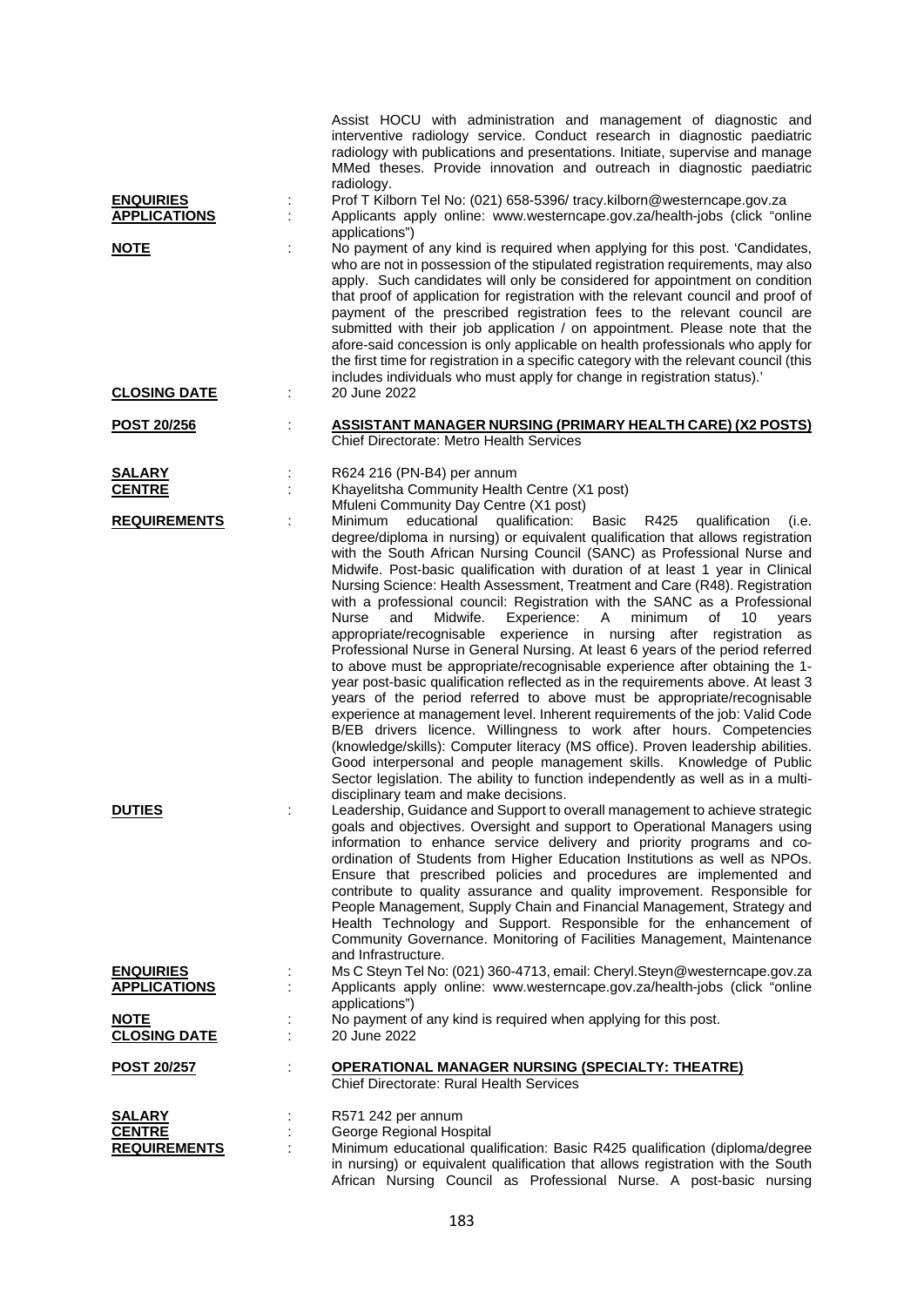|                                              | qualification with a duration of at least 1 year accredited with the South African<br>Nursing Council (SANC) in Medical and Surgical Nursing Science: Operating<br>Theatre Nursing. Registration with a Professional Council: Registration with the<br>SANC as a Professional Nurse. Proof of annual registration with SANC.<br>Experience: A minimum of 9 years appropriate/recognizable experience after<br>registration with the SANC as Professional Nurse in General Nursing. At least<br>5 years of the above-mentioned period must be appropriate and recognizable<br>experience after the obtaining of the post basic course the 1 year post-basic<br>qualification as mentioned above. Inherent requirement of the job: Ability to<br>work shifts, weekends and public holidays and overtime when required by<br>supervisor. Competencies (knowledge/skills): Ability to function independently<br>in a multi-disciplinary team and the ability to direct the team to ensure quality<br>nursing care. Ability to manage own work and that of the units reporting to the<br>post with good auditing skills. Demonstrate in-depth knowledge of nursing and<br>public service legislation and human resource and financial policies. Computer<br>literacy (Microsoft Office). Proficiency in at least 2 of the 3 official languages of<br>the Western Cape. |
|----------------------------------------------|-------------------------------------------------------------------------------------------------------------------------------------------------------------------------------------------------------------------------------------------------------------------------------------------------------------------------------------------------------------------------------------------------------------------------------------------------------------------------------------------------------------------------------------------------------------------------------------------------------------------------------------------------------------------------------------------------------------------------------------------------------------------------------------------------------------------------------------------------------------------------------------------------------------------------------------------------------------------------------------------------------------------------------------------------------------------------------------------------------------------------------------------------------------------------------------------------------------------------------------------------------------------------------------------------------------------------------------------------------------------|
| <b>DUTIES</b>                                | Supervise and ensure the provision of effective and efficient patient care<br>through the identification of nursing care needs, the planning & implementation<br>of nursing care and the guidance of nursing and other personnel. Manage<br>human, material and physical resources efficiently and effectively. Maintain<br>professional growth/ethical standards and development of self and others.<br>Display of core values of the Department of Health WCG in the execution of<br>duties.                                                                                                                                                                                                                                                                                                                                                                                                                                                                                                                                                                                                                                                                                                                                                                                                                                                                    |
| <b>ENQUIRIES</b><br>÷<br><b>APPLICATIONS</b> | Ms LK De Goede Tel No: (044) 802-4537<br>Applicants apply online: www.westerncape.gov.za/health-jobs (click "online<br>applications")                                                                                                                                                                                                                                                                                                                                                                                                                                                                                                                                                                                                                                                                                                                                                                                                                                                                                                                                                                                                                                                                                                                                                                                                                             |
| <b>NOTE</b><br><b>CLOSING DATE</b>           | No payment of any kind is required when applying for this post.<br>20 June 2022                                                                                                                                                                                                                                                                                                                                                                                                                                                                                                                                                                                                                                                                                                                                                                                                                                                                                                                                                                                                                                                                                                                                                                                                                                                                                   |
| t<br><b>POST 20/258</b>                      | <b>HEALTH DATA SCIENTIST</b><br>Head Office, Cape Town                                                                                                                                                                                                                                                                                                                                                                                                                                                                                                                                                                                                                                                                                                                                                                                                                                                                                                                                                                                                                                                                                                                                                                                                                                                                                                            |
| <u>SALARY</u><br><b>CENTRE</b>               | R477 090 per annum<br>Directorate: Health Intelligence (Based at Norton Rose House, 8 Riebeek<br>Street, Cape Town)                                                                                                                                                                                                                                                                                                                                                                                                                                                                                                                                                                                                                                                                                                                                                                                                                                                                                                                                                                                                                                                                                                                                                                                                                                               |
| <b>REQUIREMENTS</b>                          | Minimum educational qualification: Undergraduate or Postgraduate Degree:<br>Majoring in one or more of the following: Computer Science, Information<br>Systems, Mathematics, Statistics, Demography, Biostatistics, Epidemiology.<br>Experience: Appropriate experience in handling and manipulating large<br>datasets using enterprise database technologies. Appropriate experience in<br>building SQL-based ETL processes. Appropriate experience in advanced SQL<br>programming. Appropriate experience building web-based reports, preferably<br>using enterprise reporting tools. Appropriate experience team-based software<br>development and management approaches. Appropriate experience data<br>analysis based on large datasets. Appropriate experience with health data<br>would be advantageous. Competencies (knowledge/skills): Ability to design<br>databases and build new ETL processes. Ability to code proficiently in one<br>computer or statistical environment with an aptitude to learn others as needed.<br>Analytic skills to conceptualise and execute data extraction and analysis tasks.<br>Ability to conceptualise, design and implement efficient data-driven reports.                                                                                                                                                          |
| <b>DUTIES</b>                                | Assist with the development and maintenance of data take-on processes and<br>curation of routine health data. Data Analysis and developing web-based<br>reports. Process and deliver against data requests of varying complexity.<br>Supervise junior data staff as required. Administratively support the functioning<br>of the Provincial Health Data Centre.                                                                                                                                                                                                                                                                                                                                                                                                                                                                                                                                                                                                                                                                                                                                                                                                                                                                                                                                                                                                   |
| <b>ENQUIRIES</b>                             | Prof A Boulle Tel No: (021) 483-9341, Andrew.boulle@westerncape.gov.za                                                                                                                                                                                                                                                                                                                                                                                                                                                                                                                                                                                                                                                                                                                                                                                                                                                                                                                                                                                                                                                                                                                                                                                                                                                                                            |
| <b>APPLICATIONS</b>                          | Applicants apply online: www.westerncape.gov.za/health-jobs (click "online                                                                                                                                                                                                                                                                                                                                                                                                                                                                                                                                                                                                                                                                                                                                                                                                                                                                                                                                                                                                                                                                                                                                                                                                                                                                                        |
| <b>NOTE</b>                                  | applications")<br>No payment of any kind is required when applying for this post. The Provincial                                                                                                                                                                                                                                                                                                                                                                                                                                                                                                                                                                                                                                                                                                                                                                                                                                                                                                                                                                                                                                                                                                                                                                                                                                                                  |
|                                              | Department of Health in the Western Cape has established the Provincial<br>Health Data Centre for the consolidation of all person-level health data in<br>support of patient care and health system operations. The Department seeks<br>to appoint a suitable, qualified, and motivated Data Scientist to further develop<br>and maintain this key initiative. The successful candidate will be responsible<br>for both responding to internal data requests and developing and maintaining                                                                                                                                                                                                                                                                                                                                                                                                                                                                                                                                                                                                                                                                                                                                                                                                                                                                       |

routine reporting from the consolidated environment. Examples of reports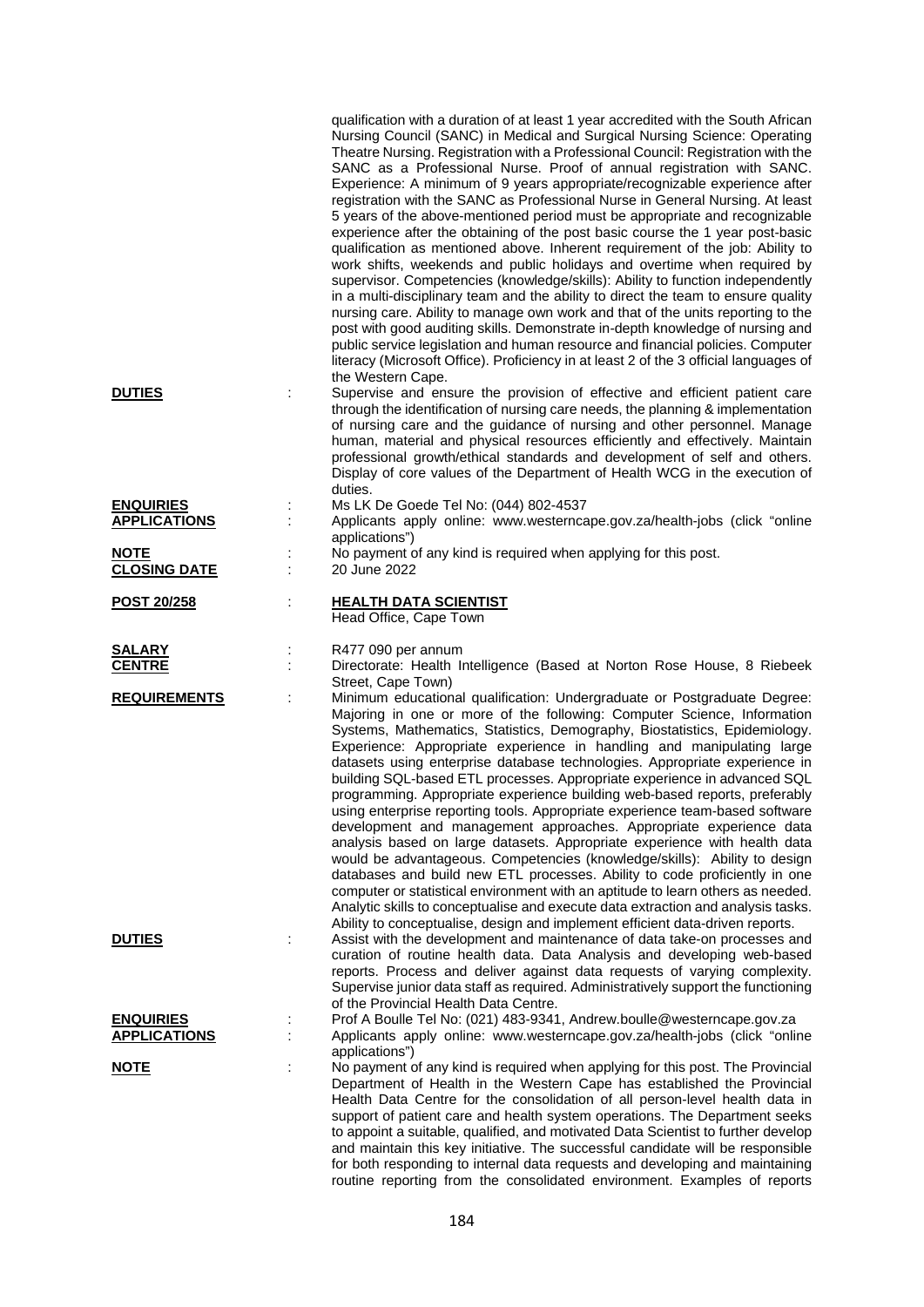|                                         |   | produced by the Provincial Health Data Centre and the Health Intelligence<br>Covid-19<br>directorate<br>the<br>public-facing<br>dashboards<br>for<br>are<br>(https://coronavirus.westerncape.gov.za/covid-19-dashboard)<br>and<br>TВ<br>(https://www.westerncape.gov.za/site-page/provincial-tb-dashboard).<br>For<br>more information regarding the Provincial Health Data Centre and it's outputs<br>please refer to the following resources https://ijpds.org/article/view/1143,<br>https://www.youtube.com/watch?v=B3oo7Xy9yGk.                                                                                                                                                                                                                                                                                                                                                                                                                                                                                                                                                                                                                                                                                                                                                                                                                                                                      |
|-----------------------------------------|---|----------------------------------------------------------------------------------------------------------------------------------------------------------------------------------------------------------------------------------------------------------------------------------------------------------------------------------------------------------------------------------------------------------------------------------------------------------------------------------------------------------------------------------------------------------------------------------------------------------------------------------------------------------------------------------------------------------------------------------------------------------------------------------------------------------------------------------------------------------------------------------------------------------------------------------------------------------------------------------------------------------------------------------------------------------------------------------------------------------------------------------------------------------------------------------------------------------------------------------------------------------------------------------------------------------------------------------------------------------------------------------------------------------|
| <b>CLOSING DATE</b>                     | ÷ | 20 June 2022                                                                                                                                                                                                                                                                                                                                                                                                                                                                                                                                                                                                                                                                                                                                                                                                                                                                                                                                                                                                                                                                                                                                                                                                                                                                                                                                                                                             |
| POST 20/259                             | t | <b>RADIOGRAPHER: GRADE 1 TO 3 (RADIATION THERAPY)</b>                                                                                                                                                                                                                                                                                                                                                                                                                                                                                                                                                                                                                                                                                                                                                                                                                                                                                                                                                                                                                                                                                                                                                                                                                                                                                                                                                    |
| <b>SALARY</b>                           |   | Grade 1: R401 640 per annum<br>Grade 2: R473 112 per annum<br>Grade 3: R557 301 per annum                                                                                                                                                                                                                                                                                                                                                                                                                                                                                                                                                                                                                                                                                                                                                                                                                                                                                                                                                                                                                                                                                                                                                                                                                                                                                                                |
| <b>CENTRE</b><br><b>REQUIREMENTS</b>    | ÷ | <b>Tygerberg Hospital</b><br>Minimum educational qualification: Appropriate qualification that allows for the<br>required registration with the HPCSA as Radiographer (Radiation Therapy).<br>Registration with a professional council: Registration with the Health<br>Professional Council of South Africa (HPCSA) as Radiographer (Radiation<br>Therapy). Inherent requirement of the job: Ability to work independently and in<br>a team environment. Experience: Grade 1: None after registration with the<br>HPCSA as Radiographer (Radiation Therapy) in respect of SA qualified<br>employees. Grade 2: Minimum of 10 years relevant experience with the Health<br>Professions Council of South Africa (HPCSA) as Radiographer (Radiation<br>Therapy) in the relevant profession (where applicable) in respect of RSA<br>qualified employees. Grade 3: "Minimum of 20 years relevant experience with<br>the Health Professions Council of South Africa (HPCSA) as Radiographer<br>(Radiation Therapy) in the relevant profession (where applicable) in respect of<br>RSA qualified employees. Competencies (knowledge/skills): Fluency in two of<br>the three languages of the Western Cape. Good communication and<br>organisational skills. Knowledge of meeting procedures. Good telephone<br>etiquette. Good interpersonal skills. Ability to handle information in a<br>confidential manner. |
| <b>DUTIES</b>                           |   | Co-ordination and administration of monitoring service for the Radiation<br>workers and LASER workers in Tygerberg Hospital, including education on<br>radiation protection. Administration and maintenance of the Radionuclide<br>Laboratory in the Radiation Oncology Division. Ordering of radioisotopes.<br>General administration and maintenance of Quality Assurance programme,<br>including standard operating procedures. Administration and implementation<br>of licensing of Radionuclides, X-rays producing equipment and LASER<br>equipment. Maintain a CPD/CEU programme in the division.                                                                                                                                                                                                                                                                                                                                                                                                                                                                                                                                                                                                                                                                                                                                                                                                  |
| <b>ENQUIRIES</b><br><b>APPLICATIONS</b> |   | Dr CJ Trauernicht Tel No: (021) 938 -6027<br>Applicants apply online: www.westerncape.gov.za/health-jobs (click "online                                                                                                                                                                                                                                                                                                                                                                                                                                                                                                                                                                                                                                                                                                                                                                                                                                                                                                                                                                                                                                                                                                                                                                                                                                                                                  |
| <b>NOTE</b><br><b>CLOSING DATE</b>      |   | applications")<br>No payment of any kind is required when applying for this post.<br>20 June 2022                                                                                                                                                                                                                                                                                                                                                                                                                                                                                                                                                                                                                                                                                                                                                                                                                                                                                                                                                                                                                                                                                                                                                                                                                                                                                                        |
| POST 20/260                             |   | <b>PROFESSIONAL NURSE GRADE 1 TO 2 (SPECIALTY CLINICAL NURSE</b><br><b>TRAINING)</b><br>Chief Directorate: Metro Health Services                                                                                                                                                                                                                                                                                                                                                                                                                                                                                                                                                                                                                                                                                                                                                                                                                                                                                                                                                                                                                                                                                                                                                                                                                                                                         |
| <u>SALARY</u>                           |   | Grade 1: R388 974 (PN-B1) per annum<br>Grade 2: R478 404 (PN-B2) per annum                                                                                                                                                                                                                                                                                                                                                                                                                                                                                                                                                                                                                                                                                                                                                                                                                                                                                                                                                                                                                                                                                                                                                                                                                                                                                                                               |
| <b>CENTRE</b><br><b>REQUIREMENTS</b>    |   | Mowbray Maternity Hospital<br>Minimum<br>educational<br>qualification:<br>R425<br>Basic<br>qualification<br>(i.e.<br>diploma/degree in nursing) or equivalent qualification that allows registration<br>with the South African Nursing Council (SANC) as Professional Nurse and<br>Midwife. A post basic qualification with a duration of at least one year,<br>accredited with SANC in Advanced Midwifery and Neonatal Nursing Science.<br>Registration with a professional council: Proof of registration with the SANC as<br>Professional Nurse and Midiwfe with the proof of current registration i.e. annual<br>licensing receipt and proof of payment for 2022. Experience: Grade 1: A<br>minimum of 4 years appropriate/recognisable experience in nursing after<br>registration as Professional Nurse with the SANC in General Nursing. Grade<br>2: A minimum of 14 years appropriate/recognisable experience in nursing after<br>registration as Professional Nurse with the SANC in General Nursing. At least<br>10 years of the period referred to above must be appropriate/recognisable                                                                                                                                                                                                                                                                                                     |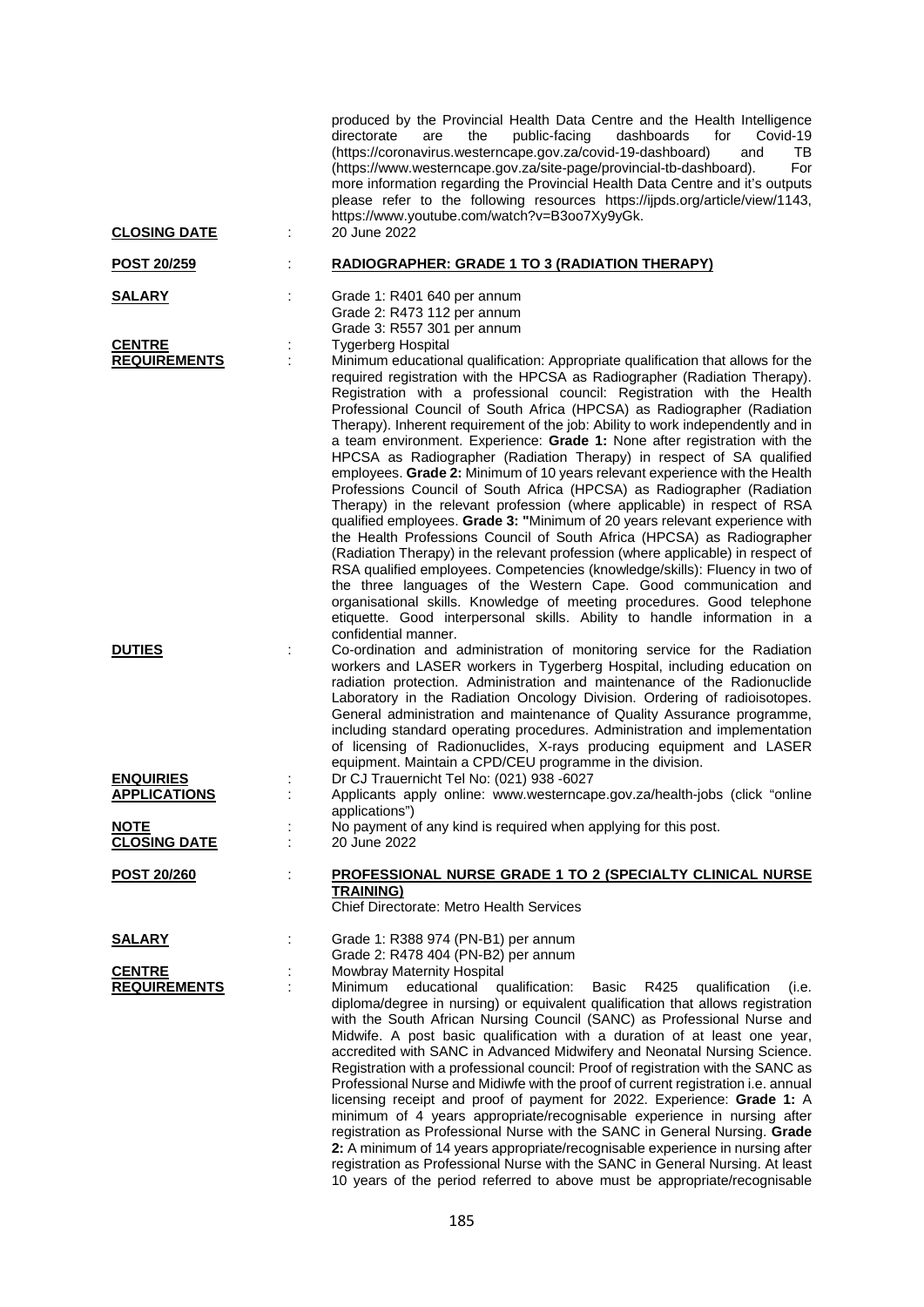| <b>DUTIES</b>                                                          |   | experience in the specific speciality after obtaining the one year post basic<br>qualification in the relevant speciality as mentioned above. Competencies<br>(knowledge/skills): Extensive knowledge of Nursing Act, policies, procedures<br>and protocols pertaining to peri-natal care. Insight into perinatal training<br>initiatives (EOST, ESMOE,) competent in facilitation, mentoring, coaching, and<br>presentation skills. Knowledge of basic and post basic training programmes.<br>Computer literacy (MS Office, Excel, PowerPoint and Internet) (will be tested).<br>Proficient in two of the three official languages of the Western Cape and<br>excellent communication skills (verbal, written, report writing).<br>Facilitate learning opportunities for all nursing personnel. Provide professional,<br>technical and educational support for the maintenance of quality perinatal care<br>through proper management of nursing care programmes. Assist with the<br>monitoring of the implementation of policies and procedures, protocols and<br>regulations, to maintain good clinical practice standards. Co-ordinate formal<br>nurse training programmes (undergraduate/postgraduate) and effective<br>utilization of material resources. Compilation and execution of peri-natal<br>education training programmes.                                                                                                                                                                                                                                                                                                                                                                                                                                                                                                                                                                                                             |
|------------------------------------------------------------------------|---|-------------------------------------------------------------------------------------------------------------------------------------------------------------------------------------------------------------------------------------------------------------------------------------------------------------------------------------------------------------------------------------------------------------------------------------------------------------------------------------------------------------------------------------------------------------------------------------------------------------------------------------------------------------------------------------------------------------------------------------------------------------------------------------------------------------------------------------------------------------------------------------------------------------------------------------------------------------------------------------------------------------------------------------------------------------------------------------------------------------------------------------------------------------------------------------------------------------------------------------------------------------------------------------------------------------------------------------------------------------------------------------------------------------------------------------------------------------------------------------------------------------------------------------------------------------------------------------------------------------------------------------------------------------------------------------------------------------------------------------------------------------------------------------------------------------------------------------------------------------------------------------------------------------------------------------------------------|
| <b>ENQUIRIES</b><br><b>APPLICATIONS</b>                                | ÷ | Mrs AB Africa Tel No: (021) 659 4936<br>Applicants apply online: www.westerncape.gov.za/health-jobs (click "online<br>applications")                                                                                                                                                                                                                                                                                                                                                                                                                                                                                                                                                                                                                                                                                                                                                                                                                                                                                                                                                                                                                                                                                                                                                                                                                                                                                                                                                                                                                                                                                                                                                                                                                                                                                                                                                                                                                  |
| <b>NOTE</b><br><b>CLOSING DATE</b>                                     |   | No payment of any kind is required when applying for this post.<br>20 June 2022                                                                                                                                                                                                                                                                                                                                                                                                                                                                                                                                                                                                                                                                                                                                                                                                                                                                                                                                                                                                                                                                                                                                                                                                                                                                                                                                                                                                                                                                                                                                                                                                                                                                                                                                                                                                                                                                       |
| POST 20/261                                                            |   | ASSISTANT DIRECTOR: HRM (HR PLANNING AND EMPLOYMENT<br><b>PRACTICES)</b><br><b>Overberg District</b>                                                                                                                                                                                                                                                                                                                                                                                                                                                                                                                                                                                                                                                                                                                                                                                                                                                                                                                                                                                                                                                                                                                                                                                                                                                                                                                                                                                                                                                                                                                                                                                                                                                                                                                                                                                                                                                  |
| <b>SALARY</b><br><b>CENTRE</b><br><b>REQUIREMENTS</b><br><b>DUTIES</b> |   | R382 245 per annum<br>Overberg District Office, Caledon<br>Minimum educational qualification: Appropriate 3-year Diploma / Degree in a<br>Human Resource related field. Experience: Appropriate experience in HR<br>Establishment Administration, Recruitment<br>and<br>Selection<br>Planning,<br>Performance<br>Administration<br>and<br>Management. Appropriate<br>previous<br>experience in a supervisory or managerial position. Inherent requirements of<br>the job: Valid (Code B/EB/C1) driver's licence. Willingness to travel and<br>essential skills to do after hour's work. Competencies (knowledge/skills): Ability<br>to communicate in at least two of the three official languages of the Western<br>Cape. Leadership capabilities, managerial and organisational skills. Computer<br>literacy (MS Word, Excel, PowerPoint, Outlook and Internet). Ability to manage<br>conflict and function under pressure. The ability to analyze, interpret and apply<br>legislation, policies and prescripts.<br>Responsible for the effective management of HR Planning, Establishment<br>Control, Recruitment and Selection, and Compensation management within<br>the District and Conduct training in this regard. Responsible for the effective<br>management of the Staff Performance Management System in the District.<br>Give support and guidance to the institutions in the District regarding the HR<br>Planning process. Manage the staff establishment within the parameters of the<br>approved post structure, i.e. the creation/ abolishment of posts, the Approved<br>Post List and the HF2 process. Responsible for the investigation of<br>grievances/disputes linked to recruitment and selection and performance<br>management. Serve as nodal point for maintaining and reporting on integrated<br>HR Information and provide input to the District Health Plan. Effective<br>management and development of sub ordinates. |
| <b>ENQUIRIES</b><br><b>APPLICATIONS</b>                                |   | Mr E Sass Tel No: (028) 214-5805<br>Applicants apply online: www.westerncape.gov.za/health-jobs (click "online<br>applications")                                                                                                                                                                                                                                                                                                                                                                                                                                                                                                                                                                                                                                                                                                                                                                                                                                                                                                                                                                                                                                                                                                                                                                                                                                                                                                                                                                                                                                                                                                                                                                                                                                                                                                                                                                                                                      |
| <b>NOTE</b><br><b>CLOSING DATE</b>                                     |   | No payment of any kind is required when applying for this post.<br>20 June 2022                                                                                                                                                                                                                                                                                                                                                                                                                                                                                                                                                                                                                                                                                                                                                                                                                                                                                                                                                                                                                                                                                                                                                                                                                                                                                                                                                                                                                                                                                                                                                                                                                                                                                                                                                                                                                                                                       |
| <u>POST 20/262</u>                                                     |   | <b>CHIEF PERSONNEL OFFICER</b><br>Head Office, Cape Town                                                                                                                                                                                                                                                                                                                                                                                                                                                                                                                                                                                                                                                                                                                                                                                                                                                                                                                                                                                                                                                                                                                                                                                                                                                                                                                                                                                                                                                                                                                                                                                                                                                                                                                                                                                                                                                                                              |
| <b>SALARY</b><br><b>CENTRE</b>                                         |   | R321 543 per annum<br>Directorate: People Management Planning and Practices, Section WCA and<br><b>Transversal People Management Practices</b>                                                                                                                                                                                                                                                                                                                                                                                                                                                                                                                                                                                                                                                                                                                                                                                                                                                                                                                                                                                                                                                                                                                                                                                                                                                                                                                                                                                                                                                                                                                                                                                                                                                                                                                                                                                                        |
| <b>REQUIREMENTS</b>                                                    |   | Minimum educational qualification: Appropriate 3-year National Diploma or<br>Degree in Human Resources or Public Administration. Experience: Extensive                                                                                                                                                                                                                                                                                                                                                                                                                                                                                                                                                                                                                                                                                                                                                                                                                                                                                                                                                                                                                                                                                                                                                                                                                                                                                                                                                                                                                                                                                                                                                                                                                                                                                                                                                                                                |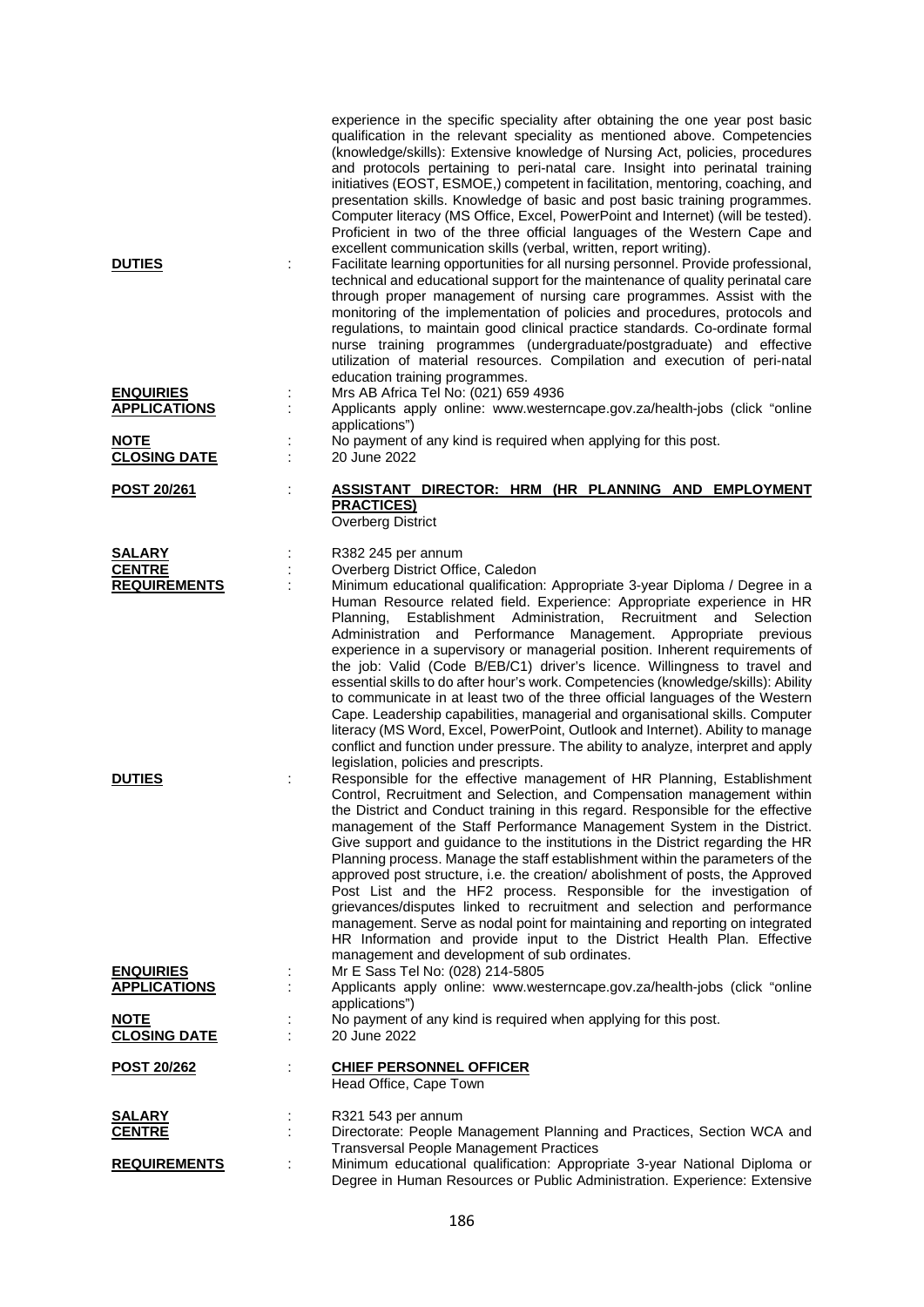|                                                |        | experience in the administration of the COIDA and the various functions<br>attached thereto. Experience in BAS system transaction processing. Extensive<br>experience in people administration conditions of service. Extensive<br>experience in Team Management. Inherent requirement of the job: Valid (Code<br>B/EB) driver's licence. Competencies (knowledge/skills): Sound knowledge of<br>Compensation for Occupational and Diseases Act, (COIDA). Sound<br>knowledge of the administration of the COIDA systems. Advanced computer<br>literacy (MS Word, Excel and Outlook) and ability to communicate in at least<br>two of the three official languages of the Western Cape. Good communication,<br>conflict management, interpersonal leadership and supervisory skills. Good<br>assessment, analytical, planning, meeting and report writing skills and                                                                                                                                                                                                                                                                                                                                        |
|------------------------------------------------|--------|------------------------------------------------------------------------------------------------------------------------------------------------------------------------------------------------------------------------------------------------------------------------------------------------------------------------------------------------------------------------------------------------------------------------------------------------------------------------------------------------------------------------------------------------------------------------------------------------------------------------------------------------------------------------------------------------------------------------------------------------------------------------------------------------------------------------------------------------------------------------------------------------------------------------------------------------------------------------------------------------------------------------------------------------------------------------------------------------------------------------------------------------------------------------------------------------------------|
| <b>DUTIES</b>                                  |        | competencies. Good training and facilitation skills.<br>The successful candidate will be responsible for the overall COIDA<br>administration of the Department of Health and Wellness which will include the<br>following: Ensure effective application of COIDA cases. Manage capturing of<br>applications on CompEasy and Maintain COID in-house programme. Payment<br>of medical accounts relating to COIDA. Provide COIDA stats to various role-<br>players. Provide training and information sessions and guidance to health<br>institutions/districts. Liaise with various role players (internal and external).<br>Regular interaction with the Department of Employment and Labour and<br>payment of annual assessment. Administration of transversal people<br>administration practices which include various allowances as well as the<br>transversal administration of resettlement costs, foreign travel and sabbatical<br>leave. Overall supervision of component and performance management of staff<br>in the component.                                                                                                                                                                    |
| <b>ENQUIRIES</b><br><b>APPLICATIONS</b>        |        | Mr B Booth Tel No: (021) 483-4006<br>Applicants apply online: www.westerncape.gov.za/health-jobs (click "online<br>applications")                                                                                                                                                                                                                                                                                                                                                                                                                                                                                                                                                                                                                                                                                                                                                                                                                                                                                                                                                                                                                                                                          |
| <b>NOTE</b><br><b>CLOSING DATE</b>             |        | No payment of any kind is required when applying for this post.<br>20 June 2022                                                                                                                                                                                                                                                                                                                                                                                                                                                                                                                                                                                                                                                                                                                                                                                                                                                                                                                                                                                                                                                                                                                            |
| POST 20/263                                    |        | <b>SENIOR ADMINISTRATIVE OFFICER: FINANCE AND SCM</b><br><b>Chief Directorate: Metro Health Services</b>                                                                                                                                                                                                                                                                                                                                                                                                                                                                                                                                                                                                                                                                                                                                                                                                                                                                                                                                                                                                                                                                                                   |
| SALARY<br><b>CENTRE</b><br><b>REQUIREMENTS</b> | ÷<br>÷ | R321 534 per annum<br>Mowbray Maternity Hospital<br>Minimum educational qualification: Appropriate 3-year National diploma or<br>degree. Experience: Appropriate experience in Finance and Supply Chain<br>Management. Appropriate experience in the procurement of Goods and<br>Services, Warehouse Management and Asset Management in a health care<br>environment. Appropriate supervisory experience. Practical experience in<br>Supply Chain Management, a Government procurement System, BAS e-<br>Procurement System (EPS). Competencies (knowledge/skills): Organisational,<br>managerial, leadership skills and an aptitude for working with financial figures.<br>Appropriate knowledge of relevant financial prescripts, departmental policies,<br>delegations and procedures. Strong people management and supervisory<br>skills, ability to work in a team context and motivate team members. Computer<br>literacy Microsoft Package. Knowledge of PFMA, Finance instructions,<br>Provincial and National Treasury regulations, as well as Accounting Officer<br>System. Good verbal and written communication skills in at least two of the<br>three official languages of the Western Cape. |
| <b>DUTIES</b>                                  |        | Responsible for the overall management for all Supply Chain Management<br>functions. Ensure the effective and efficient application of procurement policies<br>and process. Responsible for the Inventory control, Warehouse Management<br>and Asset Management. Managing of Sundry Payments and the clearance of<br>Asset and Liabilities account. Ensure effective supervision are maintained.<br>Timeous preparation of reports and assist with Annual and Interim Financial<br>Statements. Efficient Creditor Management.                                                                                                                                                                                                                                                                                                                                                                                                                                                                                                                                                                                                                                                                              |
| <b>ENQUIRIES</b><br><b>APPLICATIONS</b>        |        | Mr EK Swanepoel Tel No: 021 659 5567<br>Applicants apply online: www.westerncape.gov.za/health-jobs (click "online<br>applications")                                                                                                                                                                                                                                                                                                                                                                                                                                                                                                                                                                                                                                                                                                                                                                                                                                                                                                                                                                                                                                                                       |
| <b>NOTE</b>                                    |        | No payment of any kind is required when applying for this post.                                                                                                                                                                                                                                                                                                                                                                                                                                                                                                                                                                                                                                                                                                                                                                                                                                                                                                                                                                                                                                                                                                                                            |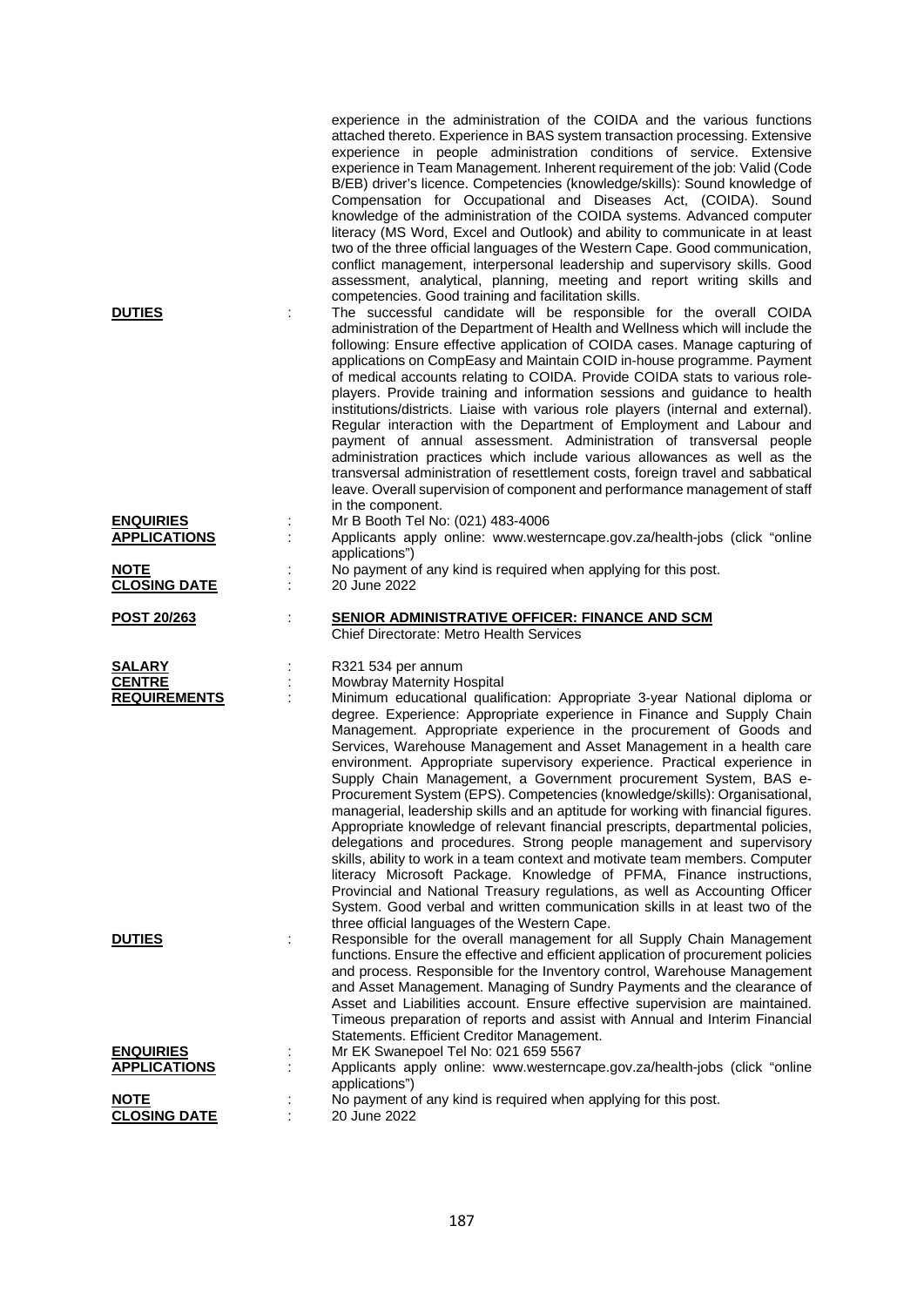| <u>POST 20/264</u>  |   | <b>SENIOR ADMIN OFFICER: INFORMATION MANAGEMENT</b><br><b>Chief Directorate: Rural Health Services</b>                                                                                                                                                                                                                                                                                                                                                                                                                                                                                                                                                                                                                                                                                                                                                                                                                                                                                                                                                    |
|---------------------|---|-----------------------------------------------------------------------------------------------------------------------------------------------------------------------------------------------------------------------------------------------------------------------------------------------------------------------------------------------------------------------------------------------------------------------------------------------------------------------------------------------------------------------------------------------------------------------------------------------------------------------------------------------------------------------------------------------------------------------------------------------------------------------------------------------------------------------------------------------------------------------------------------------------------------------------------------------------------------------------------------------------------------------------------------------------------|
|                     |   |                                                                                                                                                                                                                                                                                                                                                                                                                                                                                                                                                                                                                                                                                                                                                                                                                                                                                                                                                                                                                                                           |
| <b>SALARY</b>       |   | R321 543 per annum                                                                                                                                                                                                                                                                                                                                                                                                                                                                                                                                                                                                                                                                                                                                                                                                                                                                                                                                                                                                                                        |
| <b>CENTRE</b>       |   | Worcester Hospital                                                                                                                                                                                                                                                                                                                                                                                                                                                                                                                                                                                                                                                                                                                                                                                                                                                                                                                                                                                                                                        |
| <b>REQUIREMENTS</b> |   | Minimum educational qualification: Appropriate 3-year National Diploma or<br>bachelor's degree. Experience: Experience as a supervisor in Information<br>Management or Knowledge Management environment. Inherent requirements<br>of the job: Valid (Code B/EB) driver's licence, willingness to travel and work<br>after-hours when required. Competencies (Knowledge/Skills): Advanced<br>computer literacy skills with sound practical knowledge of health applications,<br>systems, and data management. Sound practical knowledge of acts, policies,<br>and prescripts, governing health information and information communication<br>systems. Knowledge of health care data sets and targets. Good training,<br>presentation, time and priority management, interpersonal, and leadership<br>skills. Supervisory experience in people management, disciplinary matters,<br>staff development, and staff performance. Analytical thinking, problem-solving,<br>good planning, coordinating, good verbal communication, and report writing<br>skills. |
| <b>DUTIES</b>       | ÷ | Coordinate information management activities, meetings, training, information                                                                                                                                                                                                                                                                                                                                                                                                                                                                                                                                                                                                                                                                                                                                                                                                                                                                                                                                                                             |
|                     |   | communication technology-, health applications roll-out, and system support.<br>Interrogate data and generate hospital performance reports to Management<br>and stakeholders for planning, monitoring and evaluation of services. Optimise<br>health information management processes and systems. Ensure good quality<br>data through compliance monitoring, internal audits, remedial action plan<br>development and implementation at service points. Support the development<br>and implementation of institutional health indicators, elements, and data<br>collection tools. Supervise sound people management, -development, and<br>labor practices within the component and provide support to the supervisor.                                                                                                                                                                                                                                                                                                                                    |
| <b>ENQUIRIES</b>    |   | Ms GE Barnardt Tel No: (023) 348 6458                                                                                                                                                                                                                                                                                                                                                                                                                                                                                                                                                                                                                                                                                                                                                                                                                                                                                                                                                                                                                     |
| <b>APPLICATIONS</b> |   | Applicants apply online: www.westerncape.gov.za/health-jobs (click "online                                                                                                                                                                                                                                                                                                                                                                                                                                                                                                                                                                                                                                                                                                                                                                                                                                                                                                                                                                                |
| <b>NOTE</b>         |   | applications")                                                                                                                                                                                                                                                                                                                                                                                                                                                                                                                                                                                                                                                                                                                                                                                                                                                                                                                                                                                                                                            |
| <b>CLOSING DATE</b> | ÷ | No payment of any kind is required when applying for this post.<br>20 June 2022                                                                                                                                                                                                                                                                                                                                                                                                                                                                                                                                                                                                                                                                                                                                                                                                                                                                                                                                                                           |
| POST 20/265         |   | SENIOR ADMINISTRATIVE OFFICER: INFORMATION MANAGEMENT<br>Overberg District                                                                                                                                                                                                                                                                                                                                                                                                                                                                                                                                                                                                                                                                                                                                                                                                                                                                                                                                                                                |
| <b>SALARY</b>       |   | R321 543 per annum                                                                                                                                                                                                                                                                                                                                                                                                                                                                                                                                                                                                                                                                                                                                                                                                                                                                                                                                                                                                                                        |
| <b>CENTRE</b>       |   | Swellendam and Cape Agulhas Sub-district (stationed at Swellendam                                                                                                                                                                                                                                                                                                                                                                                                                                                                                                                                                                                                                                                                                                                                                                                                                                                                                                                                                                                         |
|                     |   | Hospital)                                                                                                                                                                                                                                                                                                                                                                                                                                                                                                                                                                                                                                                                                                                                                                                                                                                                                                                                                                                                                                                 |
| <b>REQUIREMENTS</b> | t | Minimum<br>educational<br>qualification: Appropriate three-year<br>National<br>Diploma/Degree. Experience: Appropriate experience in health Information<br>Management. Inherent requirements of the job: Valid driver's licence (Code<br>B/EB). Willingness to travel and overnight. Willingness to perform overtime<br>duties when required. Competencies (knowledge/skills): Intermediate to<br>advanced computer literacy especially in MS Office with good numerical and<br>analytical skills to support report writing, interpretation, analysis of data<br>management projects/interventions. Advanced knowledge and experience in<br>the National and Provincial Information Systems and Databases utilised by the<br>WCG: Health e.g. SINJANI, Clinicom PHCIS, Ideal Health Facility, Business<br>Intelligence, TIER.net and office 365 environment. Knowledge and experience<br>in planning and policy development process.                                                                                                                      |
| <b>DUTIES</b>       |   | Ensure good quality data, compliance and adherence to legislative target<br>dates. Regular stakeholder engagement, support and feedback (written and<br>verbal). Compiling and presentation of monthly Reports and helping with<br>information management during campaigns. Adhere to national/provincial data<br>policies and maintain good quality data at all times within the District/Sub-<br>district. Support with monthly sub-district Monitoring and Evaluation events.<br>Conduct audits within the Sub-district when assigned or needed. Project<br>management with regards to Data, IT matters and Systems optimisation where<br>you apply your technical knowledge. Perform Supervisory function within the<br>Health Information Management team within the Sub-district and ensure that<br>staff are skilled to perform their duties. Interrogate Data and generate reports<br>e.g. via SINJANI, Business Intelligence and other related health systems.                                                                                   |
| <b>ENQUIRIES</b>    |   | Ms G Van der Westhuizen Tel No: (028) 514-8400                                                                                                                                                                                                                                                                                                                                                                                                                                                                                                                                                                                                                                                                                                                                                                                                                                                                                                                                                                                                            |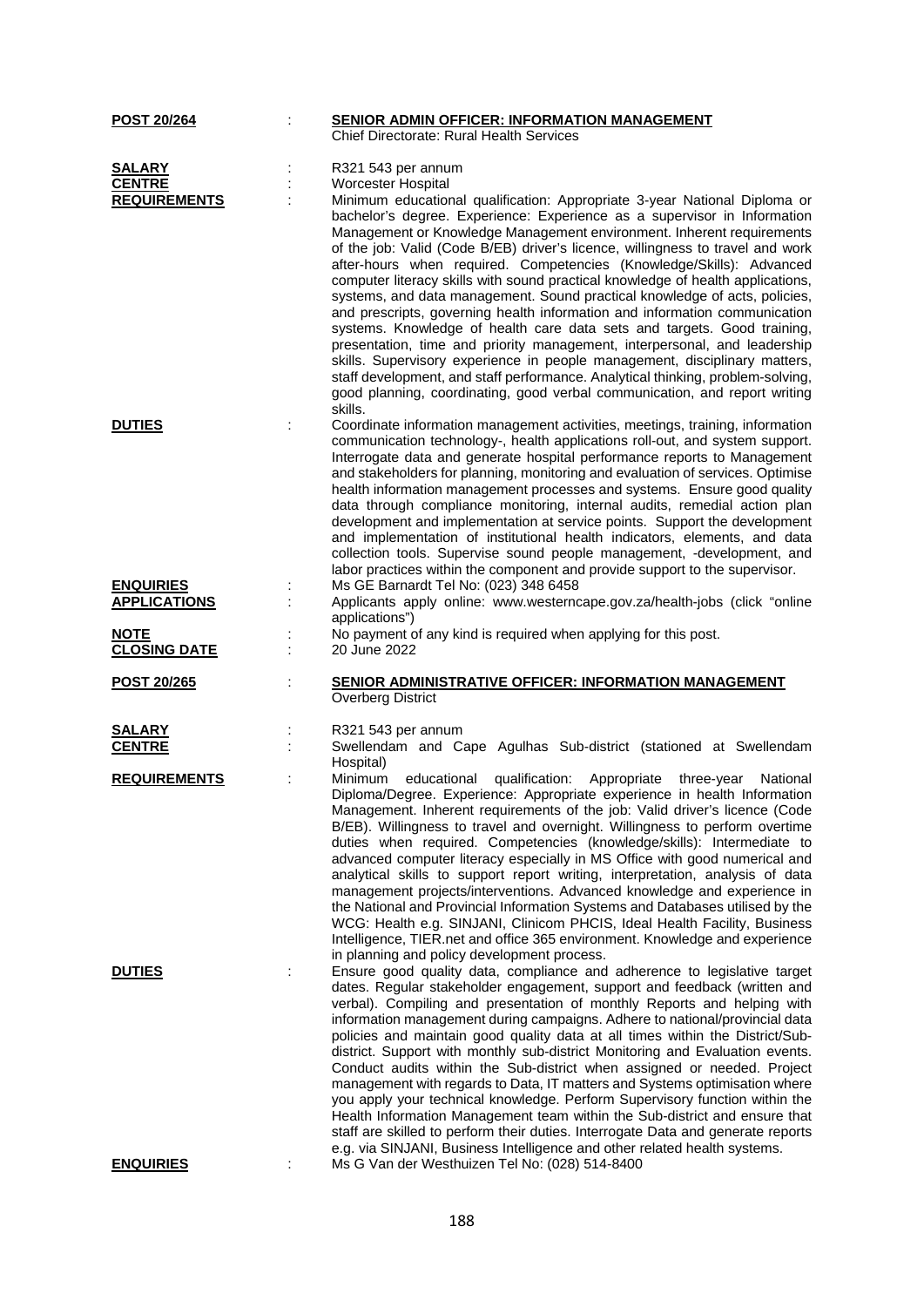| <b>APPLICATIONS</b>                                    | Applicants apply online: www.westerncape.gov.za/health-jobs (click "online<br>applications")                                                                                                                                                                                                                                                                                                                                                                                                                                                                                                                                                                                                                                                                                                                                                             |
|--------------------------------------------------------|----------------------------------------------------------------------------------------------------------------------------------------------------------------------------------------------------------------------------------------------------------------------------------------------------------------------------------------------------------------------------------------------------------------------------------------------------------------------------------------------------------------------------------------------------------------------------------------------------------------------------------------------------------------------------------------------------------------------------------------------------------------------------------------------------------------------------------------------------------|
| <b>NOTE</b><br><b>CLOSING DATE</b>                     | No payment of any kind is required when applying for this post.<br>20 June 2022                                                                                                                                                                                                                                                                                                                                                                                                                                                                                                                                                                                                                                                                                                                                                                          |
| POST 20/266                                            | ADMIN OFFICER: BUSINESS DEVELOPMENT ANALYST (INTEGRATED<br><b>FACILITIES MANAGEMENT SERVICES)</b><br>(1 Year Contract Post - Renewable)<br>Head Office, Cape Town                                                                                                                                                                                                                                                                                                                                                                                                                                                                                                                                                                                                                                                                                        |
| <b>SALARY</b><br><b>CENTRE</b><br><b>REQUIREMENTS</b>  | R261 372 per annum, plus 37% in lieu of service benefits<br>Directorate: Facilities Management, M4 Building, Karl Bremmer<br>Minimum educational qualification: Appropriate 3-year National diploma or<br>degree in commerce. Experience: Appropriate experience in PPP's/PPI's,<br>Project Management and Support. Inherent requirements of the job: Valid<br>licence. Willingness to travel. Competencies<br>Code<br>B<br>driver's<br>(knowledge/skills): Advanced computer proficiency in MS Word, Excel and<br>Office. Communication skills in at least two of the three official languages of<br>the Western Cape. Ability to work co-operatively with colleagues and<br>stakeholders at all levels of authority. Strategic thinking, presentation,<br>analytical and logical thinking skills. Excellent writing, reporting and research<br>skills. |
| <b>DUTIES</b>                                          | Assist in the compilation and technical assistance for reports, projects and<br>proposals required for Departmental submission. Assist with the development<br>of policies, guidelines, protocols and tools necessary to guide resources<br>forecasting, prioritisation, implementation and monitoring. Assist with research,<br>data analysis (both financial and statistical) and the interpretation thereof.<br>Conduct regular situational analyses in respect of the Department of Health.<br>Assist with ADHOC matters not yet defined as a project or with other research<br>and administrative work not encompassed above but which directly is aligned<br>to the functioning of the Integrated Facilities Management Services Sub-<br>Directorate.                                                                                              |
| <b>ENQUIRIES</b><br><b>APPLICATIONS</b>                | Mr AG Basardien Tel No: (021) 918-1564<br>Applicants apply online: www.westerncape.gov.za/health-jobs (click "online<br>applications")                                                                                                                                                                                                                                                                                                                                                                                                                                                                                                                                                                                                                                                                                                                   |
| <b>NOTE</b><br><b>CLOSING DATE</b>                     | No payment of any kind is required when applying for this post.<br>20 June 2022                                                                                                                                                                                                                                                                                                                                                                                                                                                                                                                                                                                                                                                                                                                                                                          |
| <b>POST 20/267</b>                                     | <b>ARTISAN FOREMAN: GRADE A (PLUMBING)</b><br>Head Office, Cape Town                                                                                                                                                                                                                                                                                                                                                                                                                                                                                                                                                                                                                                                                                                                                                                                     |
| <b>SALARY</b><br><b>CENTRE</b>                         | Grade A: R304 263 per annum<br>Directorate: Engineering and Technical Support Services (Metro West,<br>Zwaanswyk, Retreat)                                                                                                                                                                                                                                                                                                                                                                                                                                                                                                                                                                                                                                                                                                                               |
| <b>REQUIREMENTS</b><br><b>DUTIES</b>                   | Minimum educational qualification: Appropriate Trade Test Certificate in<br>Plumbing. Experience: Five years relevant post qualification experience as an<br>Artisan. Inherent requirement of the job: A valid driver's licence (Code B/EB)<br>and willing to travel throughout the Western Cape. Competencies<br>(knowledge/skills): Be conversant with the requirements of the Machinery and<br>Occupational Health and Safety Act.<br>Perform standby duties. Perform necessary supervisory and administrative<br>functions. Control over tools and materials. Train and supervision of<br>subordinates. Assist and supervise the execution of engineering<br>projects/repairs at hospitals and health institutions. Maintain and repairs of                                                                                                          |
| <b>ENQUIRIES</b><br><b>APPLICATIONS</b><br><b>NOTE</b> | plumbing installations and equipment at health institutions within the Metro.<br>Assist Chief Artisan with their duties.<br>Mr K Matthews Tel No: (021) 715-5940<br>Applicants apply online: www.westerncape.gov.za/health-jobs (click "online<br>applications")<br>No payment of any kind is required when applying for this post.                                                                                                                                                                                                                                                                                                                                                                                                                                                                                                                      |
| <b>CLOSING DATE</b>                                    | 20 June 2022                                                                                                                                                                                                                                                                                                                                                                                                                                                                                                                                                                                                                                                                                                                                                                                                                                             |
| <u>POST 20/268</u>                                     | <u>TELKOM OPERATOR</u><br>(Chief Directorate: Metro Health Services)                                                                                                                                                                                                                                                                                                                                                                                                                                                                                                                                                                                                                                                                                                                                                                                     |
| SALARY<br><b>CENTRE</b>                                | R147 459 per annum<br>Western Cape Rehabilitation Centre                                                                                                                                                                                                                                                                                                                                                                                                                                                                                                                                                                                                                                                                                                                                                                                                 |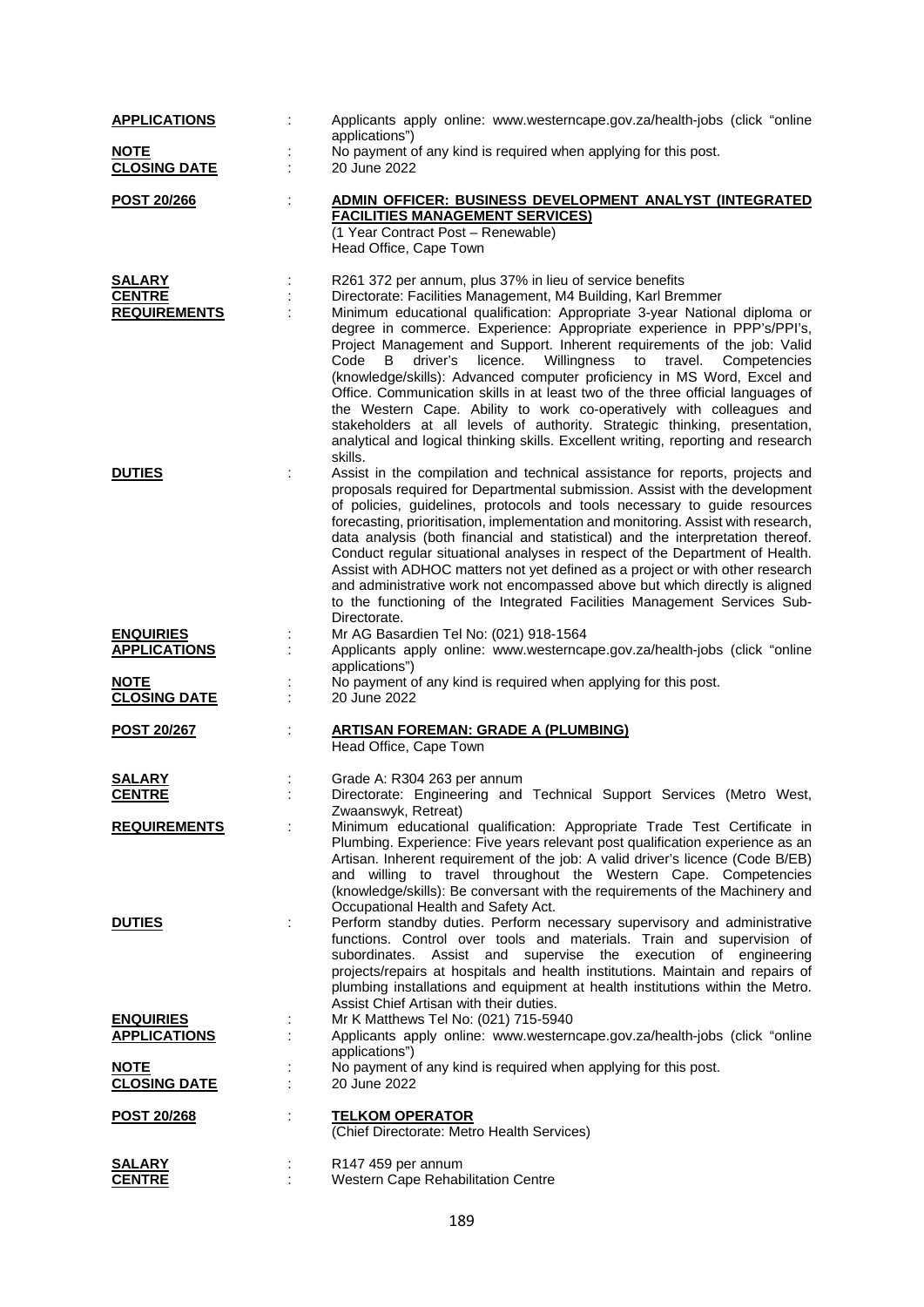| <b>REQUIREMENTS</b>                     |    | Minimum educational qualification: General Education and Training Certificate<br>(GETC)/Grade 9 (Std. 7). Experience: Appropriate experience in the operating<br>of a high-volume switchboard in a hospital environment. Inherent requirement<br>of the job: Physically able to hear and speak clearly. Competencies<br>(knowledge/skills): Appropriate knowledge and ability to operate Switchboard<br>equipment, a messaging and paging system effectively and efficiently.<br>Excellent listening skills and telephone etiquette. Appropriate experience of<br>General reception (Helpdesk) duties and computer literacy in Microsoft<br>Packages (Word, Excel and Outlook). Ability to communicate effectively (verbal                                                                                                                                                                                                                                                                                                                                                            |
|-----------------------------------------|----|---------------------------------------------------------------------------------------------------------------------------------------------------------------------------------------------------------------------------------------------------------------------------------------------------------------------------------------------------------------------------------------------------------------------------------------------------------------------------------------------------------------------------------------------------------------------------------------------------------------------------------------------------------------------------------------------------------------------------------------------------------------------------------------------------------------------------------------------------------------------------------------------------------------------------------------------------------------------------------------------------------------------------------------------------------------------------------------|
| <b>DUTIES</b>                           |    | and written) in at least two of the three official languages of the Western Cape.<br>Manage switchboard, efficient communication handling (both internally and<br>externally) of incoming and outgoing calls and answer telephonic queries and<br>deliver messages. Handling of all telecommunication equipment and related<br>tasks and ensuring that switchboard and telephone equipment is in working<br>order and report all faults to supervisor/ relevant persons. Maintain internal<br>telephone directory. Provide feedback on the operational running of the<br>component and support supervisor by adhering to the Code of Conduct for the<br>Public Service. Monitor telephone accounts and distribute monthly to<br>departments. Render a general reception and an administrative support<br>service to patients, public, and staff.                                                                                                                                                                                                                                      |
| <b>ENQUIRIES</b><br><b>APPLICATIONS</b> |    | Ms M Morkel Tel No: (021) 370-2326<br>The Chief Executive Officer: Western Cape Rehabilitation Centre, Private Bag                                                                                                                                                                                                                                                                                                                                                                                                                                                                                                                                                                                                                                                                                                                                                                                                                                                                                                                                                                    |
| <b>FOR ATTENTION</b>                    |    | X19, Mitchells Plain, 7785.<br>Ms LM Ryan                                                                                                                                                                                                                                                                                                                                                                                                                                                                                                                                                                                                                                                                                                                                                                                                                                                                                                                                                                                                                                             |
| <b>NOTE</b>                             |    | No payment of any kind is required when applying for this post.                                                                                                                                                                                                                                                                                                                                                                                                                                                                                                                                                                                                                                                                                                                                                                                                                                                                                                                                                                                                                       |
| <b>CLOSING DATE</b>                     |    | 20 June 2022                                                                                                                                                                                                                                                                                                                                                                                                                                                                                                                                                                                                                                                                                                                                                                                                                                                                                                                                                                                                                                                                          |
|                                         |    | DEPARTMENT OF LOCAL GOVERNMENT                                                                                                                                                                                                                                                                                                                                                                                                                                                                                                                                                                                                                                                                                                                                                                                                                                                                                                                                                                                                                                                        |
| <b>APPLICATIONS</b>                     |    | Only applications submitted online will be accepted. To apply submit your<br>http://www.westerncape.gov.za/jobs or<br>application<br>online<br>only:<br>via<br>https://westerncapegov.erecruit.co                                                                                                                                                                                                                                                                                                                                                                                                                                                                                                                                                                                                                                                                                                                                                                                                                                                                                     |
| <b>CLOSING DATE</b><br><u>NOTE</u>      | İ, | 20 June 2022<br>Only applications submitted online at: www.westerncape.gov.za/jobs or<br>https://westerncapegov.erecruit.co will be accepted. Shortlisted candidates will<br>be required to submit copies of their documentation for verification purposes.<br>These candidates will be required to attend interviews on a date and time as<br>determined by the department. The selection process will be guided by the EE<br>targets of the employing department. Kindly note that technical support is only<br>available from Monday to Friday from 8:00 to 16.00. Should you experience<br>any difficulties with your online application you may contact the helpline at 0861<br>370 214. Please ensure that you submit your application before the closing<br>date as no late applications will be considered.                                                                                                                                                                                                                                                                   |
|                                         |    | <b>OTHER POSTS</b>                                                                                                                                                                                                                                                                                                                                                                                                                                                                                                                                                                                                                                                                                                                                                                                                                                                                                                                                                                                                                                                                    |
| POST 20/269                             | t  | CHIEF ENGINEER (CIVIL): PLANNING AND SUPPORT REF NO: LG<br>19/2022                                                                                                                                                                                                                                                                                                                                                                                                                                                                                                                                                                                                                                                                                                                                                                                                                                                                                                                                                                                                                    |
| <b>SALARY</b>                           | t  | Grade A: R1 058 469 per annum, (all-inclusive salary package), (OSD as                                                                                                                                                                                                                                                                                                                                                                                                                                                                                                                                                                                                                                                                                                                                                                                                                                                                                                                                                                                                                |
| <b>CENTRE</b>                           |    | prescribed).<br>Department of Local Government, Western Cape Government                                                                                                                                                                                                                                                                                                                                                                                                                                                                                                                                                                                                                                                                                                                                                                                                                                                                                                                                                                                                               |
| <b>REQUIREMENTS</b>                     | ÷  | An appropriate Civil Engineering degree (B Eng/ BSC (Eng) or relevant<br>qualification; Must be registered with ECSA as a Professional Engineer; A<br>minimum of six years post qualification experience required as a Registered<br>Professional Engineer; A valid code B driving licence. Recommendation:<br>Proven experience in the following: Water and sanitation infrastructure forward<br>planning and design; Asset management; Drafting of tender documents;<br>Contract Manage and Contract Law. Competencies: Knowledge of the<br>following: Programme and project management; Engineering design and<br>analysis; Research and development; Legal compliance; Technical report<br>writing; Creating high performance culture; Networking; Engineering and<br>professional judgment. Skills in the following: Decision making; Team<br>leadership;<br>creativity; Self-management;<br>Analytical<br>and<br>Financial<br>management; Customer focus and responsiveness; Communication (written<br>and verbal); Planning and organising; Proven computer literacy; Conflict |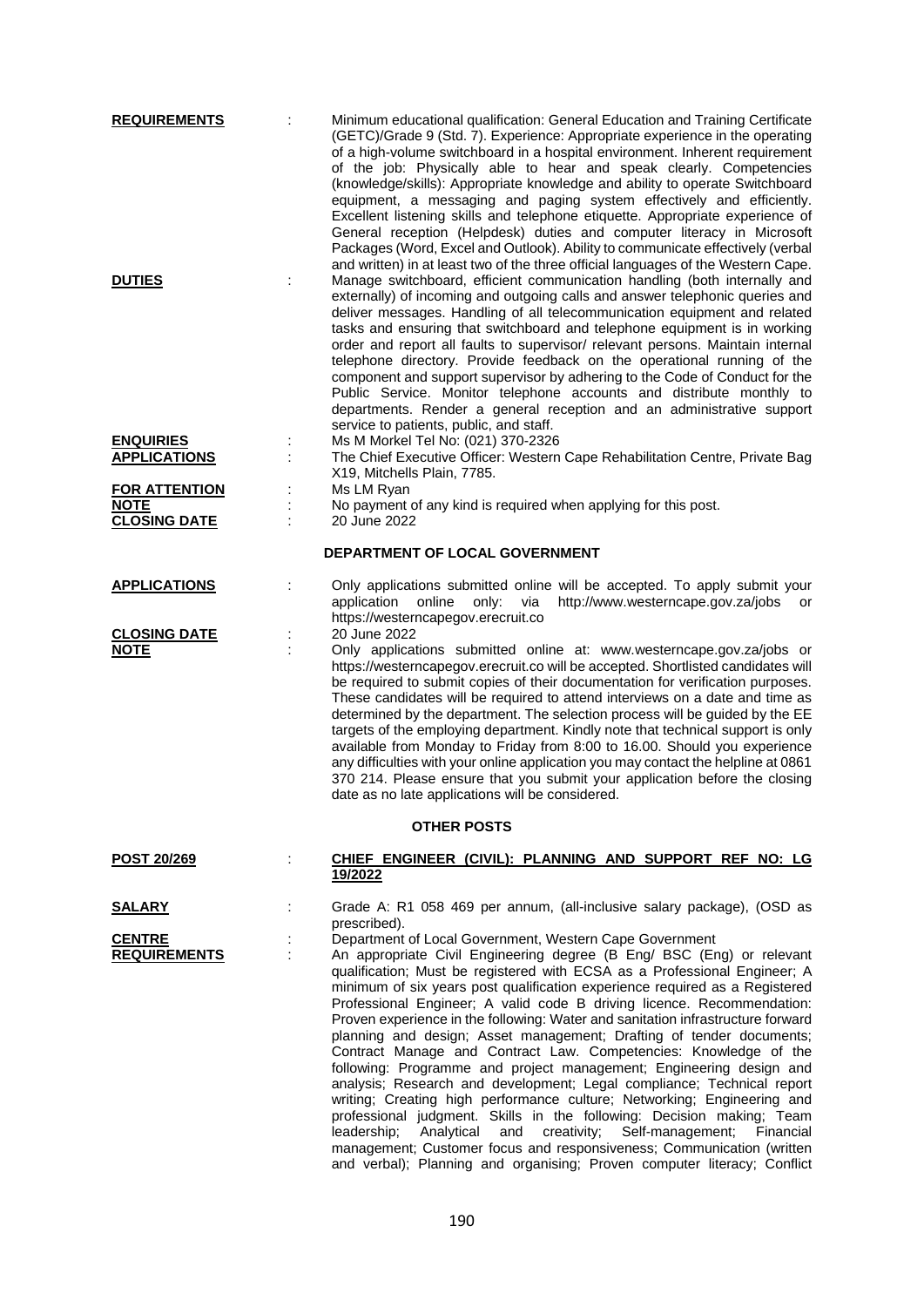| <b>DUTIES</b><br><b>ENQUIRIES</b>                     | management; People management; Negotiation, problem solving and<br>analysis; Change management; Innovation.<br>Long term infrastructure planning, Infrastructure financing, procurement,<br>contract management, maintenance and operational, Directorate: Financial<br>and People Management; Engineering design and analysis effectiveness;<br>Maintain engineering operational effectiveness: Governance: Allocate, control,<br>monitor and report on all resources.<br>Mr M Brand at Tel No: (021) 483 2856                                                                                                                                                                                                                                                                                                                                                                                                                                                                                                                                   |
|-------------------------------------------------------|---------------------------------------------------------------------------------------------------------------------------------------------------------------------------------------------------------------------------------------------------------------------------------------------------------------------------------------------------------------------------------------------------------------------------------------------------------------------------------------------------------------------------------------------------------------------------------------------------------------------------------------------------------------------------------------------------------------------------------------------------------------------------------------------------------------------------------------------------------------------------------------------------------------------------------------------------------------------------------------------------------------------------------------------------|
| <b>POST 20/270</b>                                    | <b>CONTROL</b><br><b>ENGINEERING</b><br><b>TECHNOLOGIST:</b><br><b>MUNICIPAL</b><br><b>INFRASTRUCTURE REF NO: LG 20/2022</b><br>(12 Month Contract)                                                                                                                                                                                                                                                                                                                                                                                                                                                                                                                                                                                                                                                                                                                                                                                                                                                                                               |
| <u>SALARY</u>                                         | Grade A: R762 816 per annum, (all-inclusive salary package), (OSD as                                                                                                                                                                                                                                                                                                                                                                                                                                                                                                                                                                                                                                                                                                                                                                                                                                                                                                                                                                              |
| <b>CENTRE</b><br><b>REQUIREMENTS</b>                  | prescribed).<br>Department of Local Government, Western Cape Government<br>Bachelor of Technology (B Tech) or relevant qualification; A minimum of six<br>years post qualification experience; Compulsory registration with ECSA as a<br>Professional Technologist; A valid code B driving license. Competencies:<br>Knowledge of the following: Programme and project management; Computer<br>application; Legal compliance; Financial systems; Disciplinary codes and<br>procedures; Monitoring systems; Skills needed: Report writing; Creating a high<br>performance culture; Networking; Written and verbal communication.                                                                                                                                                                                                                                                                                                                                                                                                                   |
| <b>DUTIES</b><br>Ì.                                   | Manage technical service and support in conjunction with engineers,<br>technologists and associates in the field, workshops and technical office<br>activities; Manage administrative and related functions; Provide input into the<br>budgeting process; Research and development; Continuous professional<br>development to keep up with new technologies.                                                                                                                                                                                                                                                                                                                                                                                                                                                                                                                                                                                                                                                                                      |
| <b>ENQUIRIES</b>                                      | Mr M Brand at Tel No: (021) 483 2856                                                                                                                                                                                                                                                                                                                                                                                                                                                                                                                                                                                                                                                                                                                                                                                                                                                                                                                                                                                                              |
| <b>POST 20/271</b>                                    | DEPUTY DIRECTOR: MUNICIPAL INFRASTRUCTURE REF NO: LG<br>17/2022<br>(3 Contract Positions for 12 Months)                                                                                                                                                                                                                                                                                                                                                                                                                                                                                                                                                                                                                                                                                                                                                                                                                                                                                                                                           |
| <b>SALARY</b><br><b>CENTRE</b><br><b>REQUIREMENTS</b> | R744 255 per annum (Level 11), all-inclusive salary package<br>Department of Local Government, Western Cape Government<br>An appropriate 3-year tertiary qualification (National Diploma/ B-Degree or<br>higher) in Built Environment; A minimum of 3 years' experience in Built<br>Environment; 3 years management level experience. Recommendation:<br>Infrastructure and/or Programme Management certificates. Competencies:<br>Knowledge of the following: Programme and Project Management;<br>Engineering design and analysis and professional judgement; Computer<br>applications; Legal compliance; Technical and general report writing;<br>Monitoring systems; Managing contractors and consultants; Financial systems;<br>Skills needed: Communication (written and verbal); Proven computer literacy<br>in MS Office packages; Project Management; Professional judgement;<br>Presentation and facilitation skills; Customer liaison; Networking; Financial<br>Management; Negotiation. Ability to create a high performance culture. |
| <b>DUTIES</b><br>t                                    | Project Management of the MIG Programme; Investigate service delivery<br>complaints; Answer Parliamentary questions; Participate in IGR platforms;<br>Assist with implementation of JDMA implementation plan; Conduct<br>Infrastructure and Service delivery assessments/Diagnostics; Update<br>Municipal Infrastructure Status report; Monitoring and evaluation of municipal<br>performance; Participate in DLG grant implementation and compliance with<br>TPAs; Participate in other programmes such as water and energy resilience<br>and infrastructure financing mechanisms.                                                                                                                                                                                                                                                                                                                                                                                                                                                               |
| <b>ENQUIRIES</b>                                      | Mr M Brand at Tel No: (021) 483 2856                                                                                                                                                                                                                                                                                                                                                                                                                                                                                                                                                                                                                                                                                                                                                                                                                                                                                                                                                                                                              |
|                                                       | <b>DEPARTMENT OF THE PREMIER</b>                                                                                                                                                                                                                                                                                                                                                                                                                                                                                                                                                                                                                                                                                                                                                                                                                                                                                                                                                                                                                  |
| <b>APPLICATIONS</b>                                   | Only applications submitted online will be accepted. To apply submit your<br>application<br>online<br>via<br>http://www.westerncape.gov.za/jobs or<br>only:<br>https://westerncapegov.erecruit.co                                                                                                                                                                                                                                                                                                                                                                                                                                                                                                                                                                                                                                                                                                                                                                                                                                                 |
| <b>CLOSING DATE</b><br><u>NOTE</u>                    | 20 June 2022<br>Only applications submitted online at: www.westerncape.gov.za/jobs or<br>https://westerncapegov.erecruit.co will be accepted. Shortlisted candidates will                                                                                                                                                                                                                                                                                                                                                                                                                                                                                                                                                                                                                                                                                                                                                                                                                                                                         |

be required to submit copies of their documentation for verification purposes.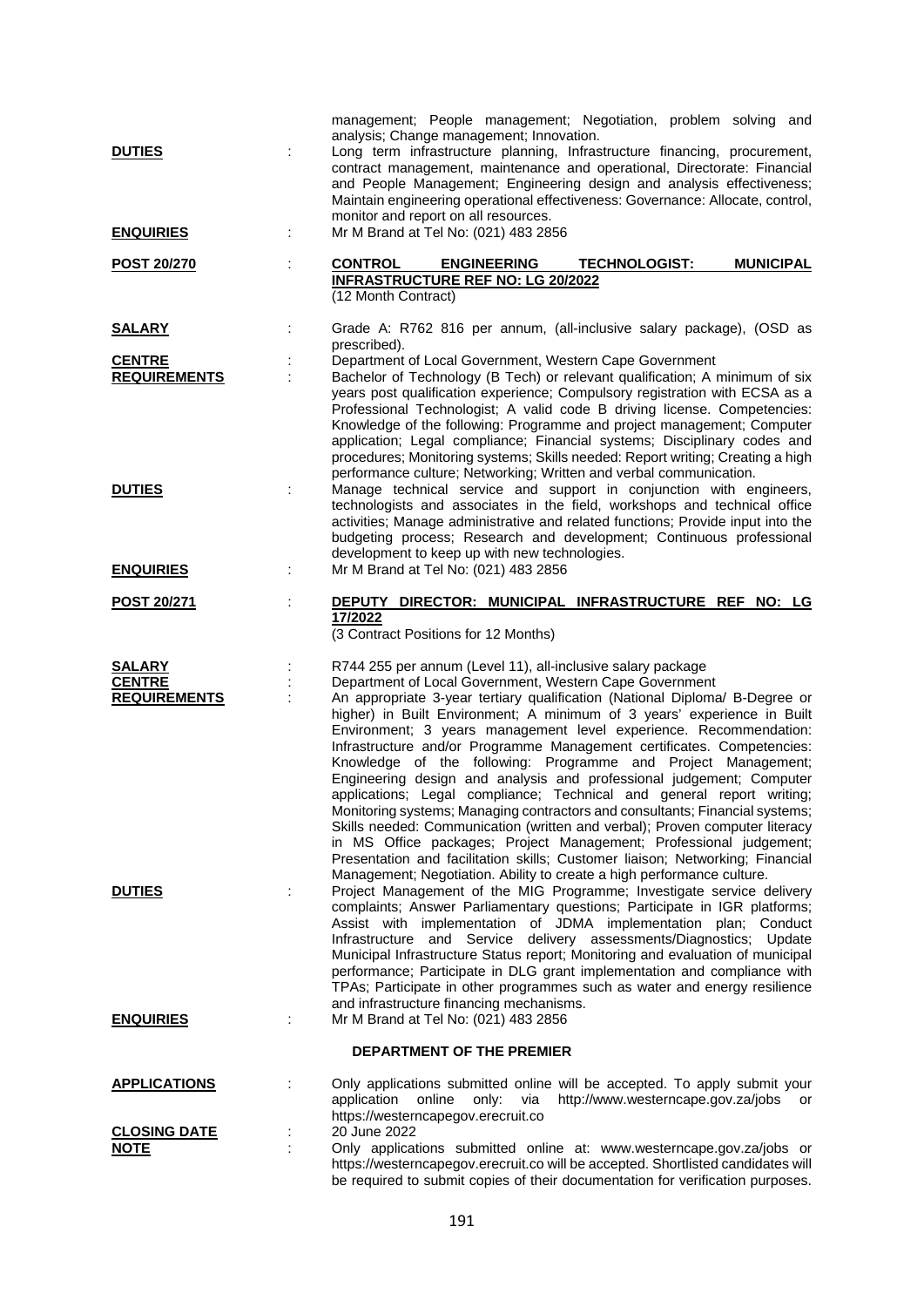These candidates will be required to attend interviews on a date and time as determined by the department. The selection process will be guided by the EE targets of the employing department. Kindly note that technical support is only available from Monday to Friday from 8:00 to 16.00. Should you experience any difficulties with your online application you may contact the helpline at 0861 370 214. Please ensure that you submit your application before the closing date as no late applications will be considered.

## **OTHER POST**

| <b>POST 20/272</b> |                     | ASSISTANT DIRECTOR: EMPLOYMENT EQUITY SUPPORT REF NO: |  |  |
|--------------------|---------------------|-------------------------------------------------------|--|--|
|                    | <b>DOTP 08/2022</b> |                                                       |  |  |

| <b>SALARY</b>                      |    | R382 245 per annum (Level 09)                                                                                                                                                                                                                                                                                                                                                                                                                                                                                                                                                                                                                                                                                                                                                                                                                                                                                                                                                                                                                                                                                                                                                                      |
|------------------------------------|----|----------------------------------------------------------------------------------------------------------------------------------------------------------------------------------------------------------------------------------------------------------------------------------------------------------------------------------------------------------------------------------------------------------------------------------------------------------------------------------------------------------------------------------------------------------------------------------------------------------------------------------------------------------------------------------------------------------------------------------------------------------------------------------------------------------------------------------------------------------------------------------------------------------------------------------------------------------------------------------------------------------------------------------------------------------------------------------------------------------------------------------------------------------------------------------------------------|
| <b>CENTRE</b>                      |    | Department of the Premier, Western Cape Government                                                                                                                                                                                                                                                                                                                                                                                                                                                                                                                                                                                                                                                                                                                                                                                                                                                                                                                                                                                                                                                                                                                                                 |
| <b>REQUIREMENTS</b>                |    | An appropriate 3-year tertiary qualification (B-Degree or equivalent); A<br>minimum of 3 years relevant experience in People Management and/or<br>Research and Business Intelligence. Recommendation: Data analytics<br>experience; A valid driving license (Code B or higher). Note: People with<br>disabilities that restrict driving abilities but have reasonable access to transport<br>may also apply. Competencies: Knowledge of the following: Policy<br>Development; Budgeting processes; National and Provincial instruments and<br>legislation pertaining to human resources management with specific reference<br>to the Public Service Amendment Act, Public Service Regulations and Labour<br>Relations Act; White Paper on the Transformation of the Public Service, 1995.<br>Skills needed: Consultancy; Advanced computer literacy in MS Office Package<br>(Word, Excel, PowerPoint, Outlook etc); Analytical thinking; Strategic thinking;<br>Budgeting; Communication (Written and verbal); Conflict resolution;<br>Monitoring; Evaluation and People analytics; Presentation; Problem Solving;<br>Research. Abilities: Influence; Analyse; Conceptualise and implement policy. |
| <b>DUTIES</b>                      |    | Research, apply and promote inclusion and diversity (I&D) initiatives in WCG<br>Departments; Employment Equity and related data analytics and presentation<br>to inform planning and decision-making; Translate equality legislation into<br>practice to ensure Departments meet statutory requirements; Provide advice,<br>guidance and support on equality and diversity issues to EE managers/line<br>managers; Promote and mainstream Gender and Disability Equality by<br>facilitating the drafting, consultation and finalisation of generic Gender Equality<br>and Disability Strategic plans as well as coordination for reporting for<br>departments; Workforce Planning in support of addressing the current and<br>future I&D needs; Assist with the supervising, recruitment, selection and<br>performance evaluation of the employees in the sub-directorate; Provide<br>secretariat services to departmental employment equity consultative forum;<br>Provide general support and assistance relating to employment equity.                                                                                                                                                          |
| <b>ENQUIRIES</b>                   | ÷  | Mr L. Ntshwanti at Tel No: (021) 483 5488                                                                                                                                                                                                                                                                                                                                                                                                                                                                                                                                                                                                                                                                                                                                                                                                                                                                                                                                                                                                                                                                                                                                                          |
|                                    |    | <b>PROVINCIAL TREASURY</b>                                                                                                                                                                                                                                                                                                                                                                                                                                                                                                                                                                                                                                                                                                                                                                                                                                                                                                                                                                                                                                                                                                                                                                         |
| <b>APPLICATIONS</b>                |    | Only applications submitted online will be accepted. To apply submit your<br>application<br>online<br>only:<br>via<br>http://www.westerncape.gov.za/jobs<br>or<br>https://westerncapegov.erecruit.co                                                                                                                                                                                                                                                                                                                                                                                                                                                                                                                                                                                                                                                                                                                                                                                                                                                                                                                                                                                               |
| <b>CLOSING DATE</b><br><b>NOTE</b> | İ, | 20 June 2022<br>Only applications submitted online at: www.westerncape.gov.za/jobs or<br>https://westerncapegov.erecruit.co will be accepted. Shortlisted candidates will<br>be required to submit copies of their documentation for verification purposes.<br>These candidates will be required to attend interviews on a date and time as<br>determined by the department. The selection process will be guided by the EE<br>targets of the employing department. Kindly note that technical support is only<br>available from Monday to Friday from 8:00 to 16.00. Should you experience<br>any difficulties with your online application you may contact the helpline at 0861                                                                                                                                                                                                                                                                                                                                                                                                                                                                                                                  |

date as no late applications will be considered.

370 214. Please ensure that you submit your application before the closing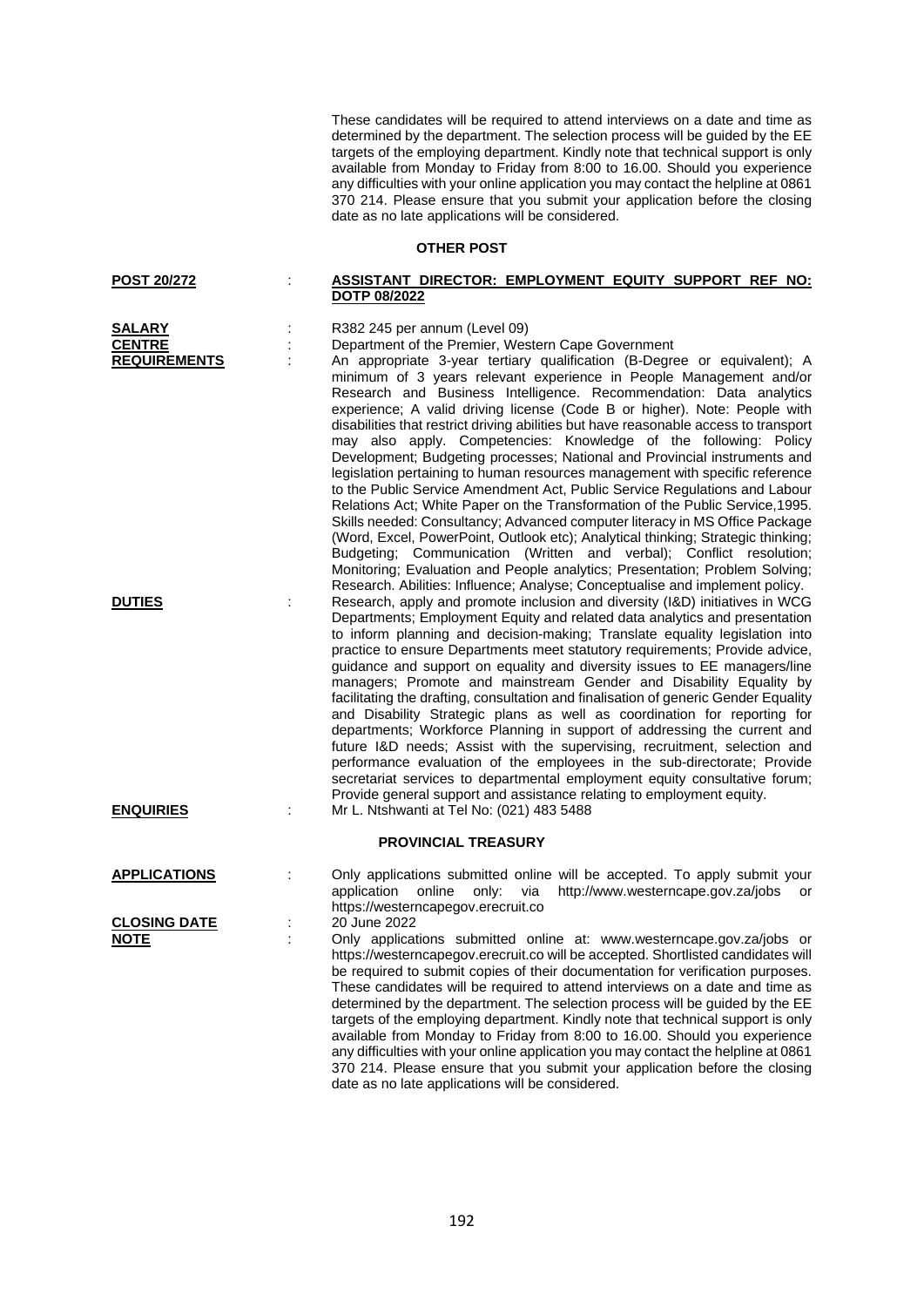## **OTHER POST**

| POST 20/273                                           |    | <b>ECONOMIST: PROVINCIAL GOVERNMENT BUDGET OFFICE REF NO: PT</b>                                                                                                                                                                                                                                                                                                                                                                                                                                                                                                                                                                                                                                                                                                                                                                                                                                                                                                                                                                                                                                                                               |
|-------------------------------------------------------|----|------------------------------------------------------------------------------------------------------------------------------------------------------------------------------------------------------------------------------------------------------------------------------------------------------------------------------------------------------------------------------------------------------------------------------------------------------------------------------------------------------------------------------------------------------------------------------------------------------------------------------------------------------------------------------------------------------------------------------------------------------------------------------------------------------------------------------------------------------------------------------------------------------------------------------------------------------------------------------------------------------------------------------------------------------------------------------------------------------------------------------------------------|
|                                                       |    | 11/2022                                                                                                                                                                                                                                                                                                                                                                                                                                                                                                                                                                                                                                                                                                                                                                                                                                                                                                                                                                                                                                                                                                                                        |
| <b>SALARY</b><br><b>CENTRE</b><br><b>REQUIREMENTS</b> |    | R744 255 per annum (Level 11), all-inclusive salary package<br>Provincial Treasury, Western Cape Government<br>An appropriate 3-year tertiary qualification (B-Degree or higher) in Economics,<br>Finance, Business Administration, Public Policy, Public Administration or<br>Econometrics; 3 years' management level experience in economic, policy<br>research and/or budgeting and policy analysis. A valid driving license (Code B<br>or higher). Note: People with disabilities that restrict driving abilities but have<br>reasonable access to transport may also apply. Recommendation: A post<br>graduate qualification in Economics, Finance, Business Administration, Public<br>Policy, Public Administration or Econometrics; Experience in public sector<br>planning, financial management, budget analysis; Keen interest in working in<br>an applied economic policy environment. Competencies: Knowledge of public<br>sector strategic planning and budgeting; Policy; Research, writing and<br>reporting skills; Strategic thinking and analytical ability; Computer literacy;<br>Communication (written and verbal) skills. |
| <b>DUTIES</b>                                         |    | Provide inputs into the Budget overview and Medium-Term Budget policy<br>statement; Conduct inter-sectoral research and analysis to make<br>recommendations for budget policy and allocations; Conduct research in<br>Economics; Monitor and assess provincial budget preparation and quarterly<br>performance and annual reports; Provide support to provincial departments on<br>budget planning and performance related matters.<br>Ms T van De Rheede at Tel No: (021) 483 6131                                                                                                                                                                                                                                                                                                                                                                                                                                                                                                                                                                                                                                                            |
| <b>ENQUIRIES</b>                                      | ÷  |                                                                                                                                                                                                                                                                                                                                                                                                                                                                                                                                                                                                                                                                                                                                                                                                                                                                                                                                                                                                                                                                                                                                                |
|                                                       |    | DEPARTMENT OF SOCIAL DEVELOPMENT                                                                                                                                                                                                                                                                                                                                                                                                                                                                                                                                                                                                                                                                                                                                                                                                                                                                                                                                                                                                                                                                                                               |
| <b>APPLICATIONS</b>                                   |    | Only applications submitted online will be accepted. To apply submit your<br>application online<br>http://www.westerncape.gov.za/jobs or<br>only: via<br>https://westerncapegov.erecruit.co                                                                                                                                                                                                                                                                                                                                                                                                                                                                                                                                                                                                                                                                                                                                                                                                                                                                                                                                                    |
| <b>CLOSING DATE</b>                                   | İ, | 20 June 2022                                                                                                                                                                                                                                                                                                                                                                                                                                                                                                                                                                                                                                                                                                                                                                                                                                                                                                                                                                                                                                                                                                                                   |
| <b>NOTE</b>                                           |    | Only applications submitted online at: www.westerncape.gov.za/jobs or<br>https://westerncapegov.erecruit.co will be accepted. Shortlisted candidates will<br>be required to submit copies of their documentation for verification purposes.<br>These candidates will be required to attend interviews on a date and time as<br>determined by the department. The selection process will be guided by the EE<br>targets of the employing department. Kindly note that technical support is only<br>available from Monday to Friday from 8:00 to 16.00. Should you experience<br>any difficulties with your online application you may contact the helpline at 0861<br>370 214. Please ensure that you submit your application before the closing<br>date as no late applications will be considered.                                                                                                                                                                                                                                                                                                                                            |
|                                                       |    | <b>OTHER POST</b>                                                                                                                                                                                                                                                                                                                                                                                                                                                                                                                                                                                                                                                                                                                                                                                                                                                                                                                                                                                                                                                                                                                              |
| <b>POST 20/274</b>                                    |    | SOCIAL WORK SUPERVISOR: SERVICE DELIVERY TEAMS (SOMERSET<br><b>WEST) REF NO: DSD 11/2022</b>                                                                                                                                                                                                                                                                                                                                                                                                                                                                                                                                                                                                                                                                                                                                                                                                                                                                                                                                                                                                                                                   |
| SALARY                                                |    | R389 991 - R452 106 per annum, (OSD as prescribed)                                                                                                                                                                                                                                                                                                                                                                                                                                                                                                                                                                                                                                                                                                                                                                                                                                                                                                                                                                                                                                                                                             |
| <b>CENTRE</b><br><b>REQUIREMENTS</b>                  |    | Department of Social Development, Western Cape Government<br>Formal tertiary qualification in Social Work (e.g. Bachelor of Social Work) that<br>allows professional registration with the SACSSP; Registration with the<br>SACSSP as a Social Worker; A minimum of 7 years appropriate experience in<br>social work after registration as Social Worker with the SACSSP; A valid code<br>B driving licence. Competencies: Knowledge of the following: Job related<br>knowledge; Analytic, diagnostic, assessment tools, evaluation methods and<br>processes; Personnel Management; Supervision Framework for Social<br>Workers; Social Work legislation related to children; Social work theory and<br>interventions; Information and Knowledge Management; Protocol and<br>professional ethics; Skills needed: Communication (written and verbal); Proven<br>computer literacy; Organising and planning; Project planning; Psycho social<br>intervention; Report writing; Presentation and facilitation; Analytical and                                                                                                                      |
| <b>DUTIES</b>                                         | ÷  | problem-solving; Client orientation and customer focus.<br>Ensure that a social work service with regard to the care, support, protection<br>and development of vulnerable individuals, groups, families and communities                                                                                                                                                                                                                                                                                                                                                                                                                                                                                                                                                                                                                                                                                                                                                                                                                                                                                                                       |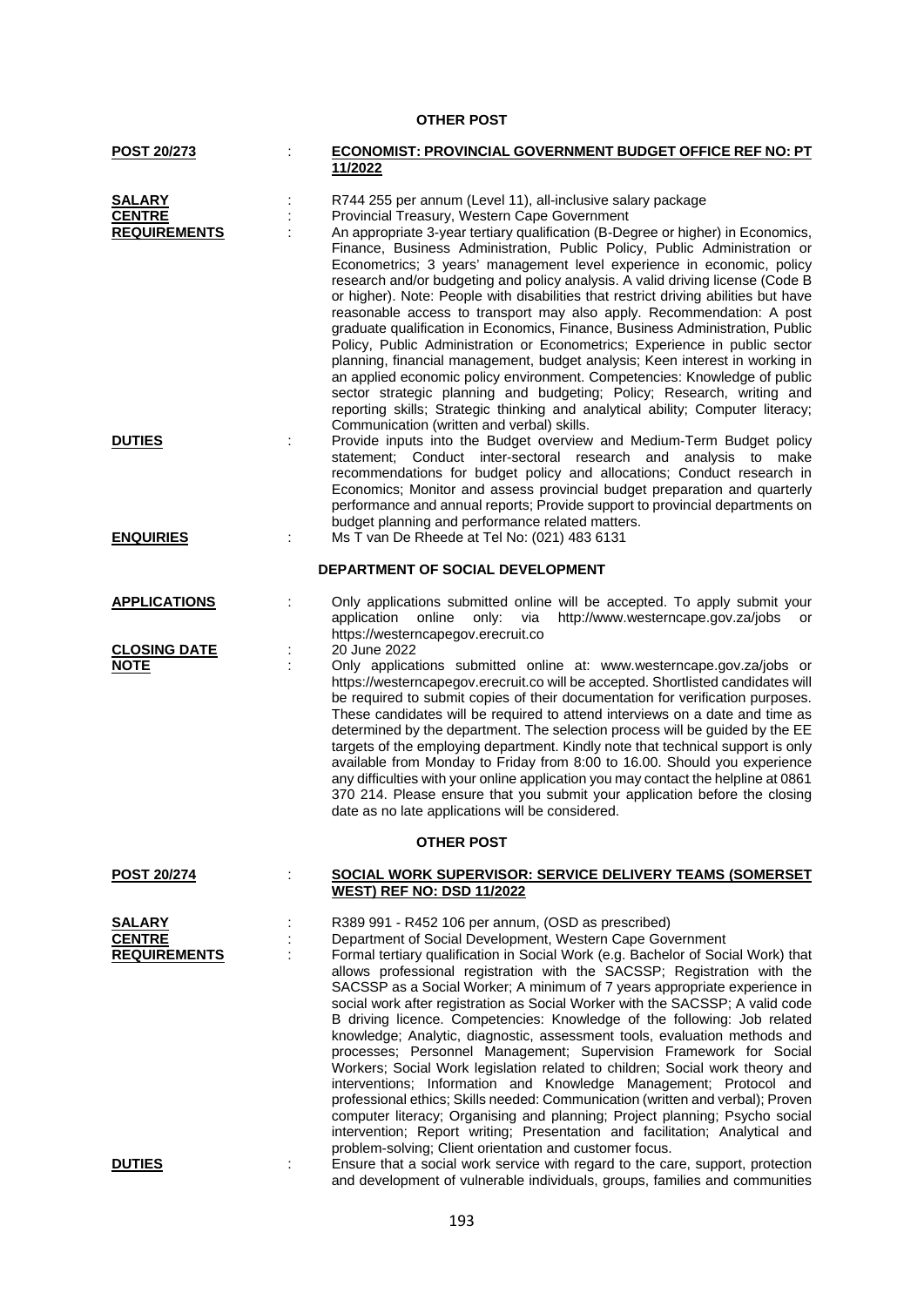| <b>ENQUIRIES</b>                                                       | through the relevant programmes is rendered; Attend to any other matters that<br>could result in or stem from social instability in any form; Supervise employees:<br>Supervise and advise social workers, social auxiliary workers and volunteers<br>to ensure an effective social work service; Keep up to date with new<br>developments in the social work field; Supervise all the administrative functions<br>required in the unit and undertake the higher level administrative functions.<br>Ms M Harris at Tel No: (021) 001 2145                                                                                                                                                                                                                                                                                                                                                                                                           |
|------------------------------------------------------------------------|-----------------------------------------------------------------------------------------------------------------------------------------------------------------------------------------------------------------------------------------------------------------------------------------------------------------------------------------------------------------------------------------------------------------------------------------------------------------------------------------------------------------------------------------------------------------------------------------------------------------------------------------------------------------------------------------------------------------------------------------------------------------------------------------------------------------------------------------------------------------------------------------------------------------------------------------------------|
|                                                                        | DEPARTMENT OF TRANSPORT AND PUBLIC WORKS                                                                                                                                                                                                                                                                                                                                                                                                                                                                                                                                                                                                                                                                                                                                                                                                                                                                                                            |
| <b>APPLICATIONS</b>                                                    | Only applications submitted online will be accepted. To apply submit your<br>http://www.westerncape.gov.za/jobs<br>application<br>online<br>only:<br>via<br>or<br>https://westerncapegov.erecruit.co                                                                                                                                                                                                                                                                                                                                                                                                                                                                                                                                                                                                                                                                                                                                                |
| <b>CLOSING DATE</b><br><b>NOTE</b>                                     | 20 June 2022<br>Only applications submitted online at: www.westerncape.gov.za/jobs or<br>https://westerncapegov.erecruit.co will be accepted. Shortlisted candidates will<br>be required to submit copies of their documentation for verification purposes.<br>These candidates will be required to attend interviews on a date and time as<br>determined by the department. The selection process will be guided by the EE<br>targets of the employing department. Kindly note that technical support is only<br>available from Monday to Friday from 8:00 to 16.00. Should you experience<br>any difficulties with your online application you may contact the helpline at 0861<br>370 214. Please ensure that you submit your application before the closing<br>date as no late applications will be considered.                                                                                                                                 |
|                                                                        | <b>OTHER POSTS</b>                                                                                                                                                                                                                                                                                                                                                                                                                                                                                                                                                                                                                                                                                                                                                                                                                                                                                                                                  |
| <b>POST 20/275</b>                                                     | <b>ASSISTANT DIRECTOR: ENATIS SECURITY REF NO: TPW 61/2022</b>                                                                                                                                                                                                                                                                                                                                                                                                                                                                                                                                                                                                                                                                                                                                                                                                                                                                                      |
| <b>SALARY</b><br><b>CENTRE</b><br><b>REQUIREMENTS</b><br><b>DUTIES</b> | R382 245 per annum (Level 09)<br>Department of Transport and Public Works, Western Cape Government<br>An appropriate 3-year tertiary qualification (National Diploma/B-Degree or<br>higher); A minimum of 5 years extensive NaTIS and supervisory experience. A<br>valid Code B (08) driving licence. Note: People with disabilities that restrict<br>driving abilities but have reasonable access to transport may also apply.<br>Recommendation: NaTIS Security aspects; Disaster recovery management;<br>Project management; Willingness to regularly as required. Competencies:<br>Knowledge of the following: National Road Traffic Act, 1996 (Act 93 of 1996)<br>and the National Road Traffic Regulations, 2000; National Traffic Information<br>System (NaTIS); NaTIS Security Policy; Disaster recovery management.<br>Communication (Written and verbal) skills.<br>Develop and regularly revisit policy documents and standard operating |
| <b>ENQUIRIES</b>                                                       | procedures in line with legislative requirements, regarding the following NaTIS<br>Security aspects: Information security, user access to NaTIS and physical<br>security; Conduct Business Continuity (Disaster Recovery) Planning site<br>inspections; Advise management regarding: Non-compliance of NaTIS users<br>to legislation and prescripts and the necessity and compliance of new NaTIS<br>sites to NaTIS Security aspects; Ensure compliance with relevant legislative,<br>statutory, regulatory and supervisory requirements towards the achievement of<br>component projects and goals; Human Resource Management.<br>Mr RW Barreiro Tel No: (021) 483 2061                                                                                                                                                                                                                                                                            |
| <b>POST 20/276</b>                                                     | <b>ENGINEERING TECHNOLOGIST (PRODUCTION LEVEL): SYSTEMS REF</b>                                                                                                                                                                                                                                                                                                                                                                                                                                                                                                                                                                                                                                                                                                                                                                                                                                                                                     |
|                                                                        | NO: TPW 56/2022                                                                                                                                                                                                                                                                                                                                                                                                                                                                                                                                                                                                                                                                                                                                                                                                                                                                                                                                     |
| <u>SALARY</u>                                                          | Grade A: R369 351- R398 166 per annum<br>Grade B: R420 402 - R452 895 per annum<br>Grade C: R480 678 - R566 223 per annum<br>(Salary will be determined based on post registration experience as per OSD<br>prescript).                                                                                                                                                                                                                                                                                                                                                                                                                                                                                                                                                                                                                                                                                                                             |
| <b>CENTRE</b><br><b>REQUIREMENTS</b>                                   | Department of Transport and Public Works, Western Cape Government<br>Bachelor of Technology in Engineering (B Tech) or relevant qualification; A<br>minimum of 3 years post qualification Engineering Technologist experience<br>required; A valid code B driving licence; Compulsory registration with ECSA as<br>a Professional Engineering Technologist. Or have submitted with ECSA for<br>Professional registration as a Professional Engineering Technologist. (Proof of<br>payment to be submitted with application) and compulsory registration with                                                                                                                                                                                                                                                                                                                                                                                        |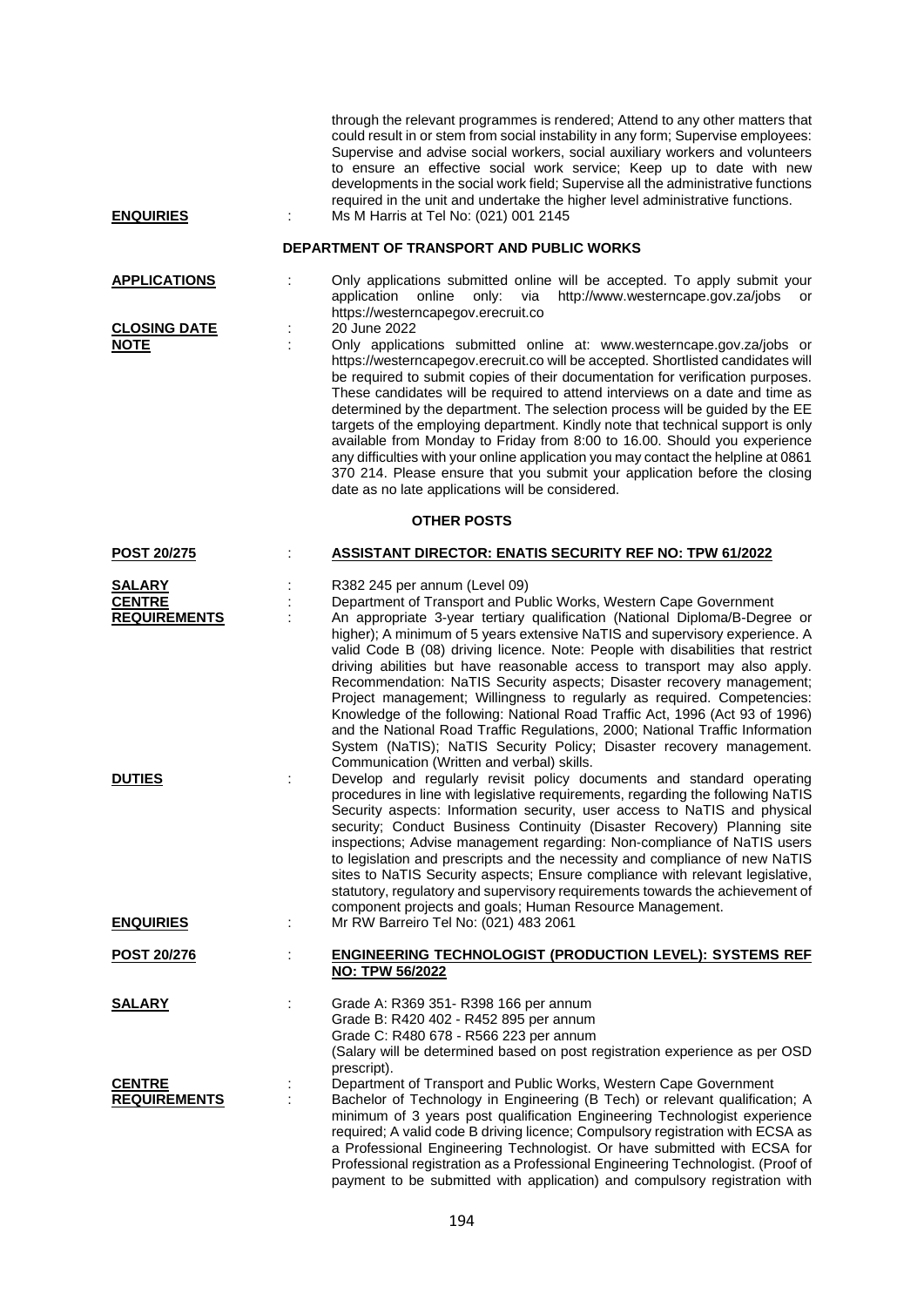| <b>DUTIES</b><br><b>ENQUIRIES</b>                     | t | .<br>Thorough knowledge of all relevant legislation, regulations and policies related<br>to Provincial proclaimed roads; Exposure to project management, budget and<br>financial management; Exposure to systems and the development of systems;<br>Further studies or courses; Experience across various design stages concept,<br>detail for multidisciplinary design projects; Experience<br>preliminary,<br>compiling/preparing tender projects and supervising staff /teams.<br>Competencies: Knowledge of the following: Technical: Project management;<br>Technical design and analysis; Research and development; Computer-aided<br>engineering applications; Knowledge of legal compliance; Technical report<br>writing, Networking; Professional Judgment; Generic: Problem solving and<br>analysis; Decision making; Team leadership; Creativity; Self-management;<br>Customer focus and responsiveness; Communication skills; Computer skills;<br>Planning and Organising; People management.<br>Provide technological advisory services:-Support Engineers, Technicians and<br>associates in field, workshop and office activities; Promote safety standards in<br>line with statutory and regulatory requirements; Evaluate existing technical<br>manuals, standard drawings and procedures to incorporate new technology;<br>Solve broadly defined technological challenges through application of proven<br>techniques and procedures; Develop, maintain and manage current<br>technologies; and Identify and optimize technical solutions by applying<br>engineering principles; Perform administrative and related functions: Compile<br>and submit monthly and quarterly reports; Provide inputs to the operational<br>plan; and Develop, implement and maintain databases; Research and<br>development: Keep up with new technologies<br>and procedures;<br>Research/literature studies on technical engineering technology to improve<br>expertise; To liaise with relevant boards/councils on engineering-related<br>matters.<br>Mr J Neethling at (073) 952 9707 |
|-------------------------------------------------------|---|-----------------------------------------------------------------------------------------------------------------------------------------------------------------------------------------------------------------------------------------------------------------------------------------------------------------------------------------------------------------------------------------------------------------------------------------------------------------------------------------------------------------------------------------------------------------------------------------------------------------------------------------------------------------------------------------------------------------------------------------------------------------------------------------------------------------------------------------------------------------------------------------------------------------------------------------------------------------------------------------------------------------------------------------------------------------------------------------------------------------------------------------------------------------------------------------------------------------------------------------------------------------------------------------------------------------------------------------------------------------------------------------------------------------------------------------------------------------------------------------------------------------------------------------------------------------------------------------------------------------------------------------------------------------------------------------------------------------------------------------------------------------------------------------------------------------------------------------------------------------------------------------------------------------------------------------------------------------------------------------------------------------------------------------------------------------------------------------|
|                                                       |   |                                                                                                                                                                                                                                                                                                                                                                                                                                                                                                                                                                                                                                                                                                                                                                                                                                                                                                                                                                                                                                                                                                                                                                                                                                                                                                                                                                                                                                                                                                                                                                                                                                                                                                                                                                                                                                                                                                                                                                                                                                                                                         |
| <b>POST 20/277</b>                                    |   | CUSTOMER RELATIONS OFFICER: WALK-IN-CENTRE REF NO: TPW<br>59/2022 (X4 POSITIONS AVAILABLE IN VANGATE)                                                                                                                                                                                                                                                                                                                                                                                                                                                                                                                                                                                                                                                                                                                                                                                                                                                                                                                                                                                                                                                                                                                                                                                                                                                                                                                                                                                                                                                                                                                                                                                                                                                                                                                                                                                                                                                                                                                                                                                   |
| <b>SALARY</b><br><b>CENTRE</b><br><b>REQUIREMENTS</b> |   | R261 372 per annum (Level 07)<br>Department of Transport and Public Works, Western Cape Government<br>An appropriate 3-year tertiary qualification (National Diploma/B-Degree or<br>higher); A minimum of 1 year relevant experience in Customer Relations<br>Administration or related field. Competencies: Knowledge of the following:<br>Public Transport Regulations System (PTRS); Public Finance Management<br>Act (PFMA); National Land Transport Act 5 of 2009 Regulations; Client/<br>Customer Care; Business Processing Management; Q-Matic (Electronic ticket<br>systems); Communication (verbal and written) skills; Conflict resolution,<br>problem solving and analytical skills; Administrative, listening and financial<br>skills; Ability to work independently as well as in a team.                                                                                                                                                                                                                                                                                                                                                                                                                                                                                                                                                                                                                                                                                                                                                                                                                                                                                                                                                                                                                                                                                                                                                                                                                                                                                  |
| <u>DUTIES</u>                                         |   | Customer relations management; Provide an effective and efficient client<br>service; Cash Management; Services delivery; Public Transport Regulations<br>System (PTRS).                                                                                                                                                                                                                                                                                                                                                                                                                                                                                                                                                                                                                                                                                                                                                                                                                                                                                                                                                                                                                                                                                                                                                                                                                                                                                                                                                                                                                                                                                                                                                                                                                                                                                                                                                                                                                                                                                                                 |
| <b>ENQUIRIES</b>                                      |   | Ms L Wilmot at Tel No: (021) 483 0214                                                                                                                                                                                                                                                                                                                                                                                                                                                                                                                                                                                                                                                                                                                                                                                                                                                                                                                                                                                                                                                                                                                                                                                                                                                                                                                                                                                                                                                                                                                                                                                                                                                                                                                                                                                                                                                                                                                                                                                                                                                   |
| <u>POST 20/278</u>                                    |   | ADMINISTRATIVE OFFICER: E-NATIS CLIENT SERVICES REF NO: TPW<br>62/2022                                                                                                                                                                                                                                                                                                                                                                                                                                                                                                                                                                                                                                                                                                                                                                                                                                                                                                                                                                                                                                                                                                                                                                                                                                                                                                                                                                                                                                                                                                                                                                                                                                                                                                                                                                                                                                                                                                                                                                                                                  |
| <b>SALARY</b><br><b>CENTRE</b><br><b>REQUIREMENTS</b> |   | R261 372 per annum (Level 07)<br>Department of Transport and Public Works, Western Cape Government<br>Senior certificate (Grade 12 or equivalent qualification); A minimum of 6 years<br>administrative experience. Recommendation: Relevant NaTIS experience; A<br>valid Code B (08) or higher driving licence. Note: People with disabilities that<br>restrict driving abilities but have reasonable access to transport may also apply.<br>Competencies: Knowledge of the following: National Road Traffic Act, 1996<br>(Act 93 of 1996) and the National Road Traffic Regulations, 2000; National<br>Traffic Information System (NaTIS); Public Finance Management Act, 1999                                                                                                                                                                                                                                                                                                                                                                                                                                                                                                                                                                                                                                                                                                                                                                                                                                                                                                                                                                                                                                                                                                                                                                                                                                                                                                                                                                                                        |

ECSA as a Professional Engineering Technologist will then be applicable within 6 months from appointment. Recommendation: Public Sector experience / exposure minimum of one-year; Applicable experience in transport infrastructure, road construction and/or maintenance experience of surface and gravel roads or the asset management processes of these assets; Exposure of financial, human resource, supply chain, contract management;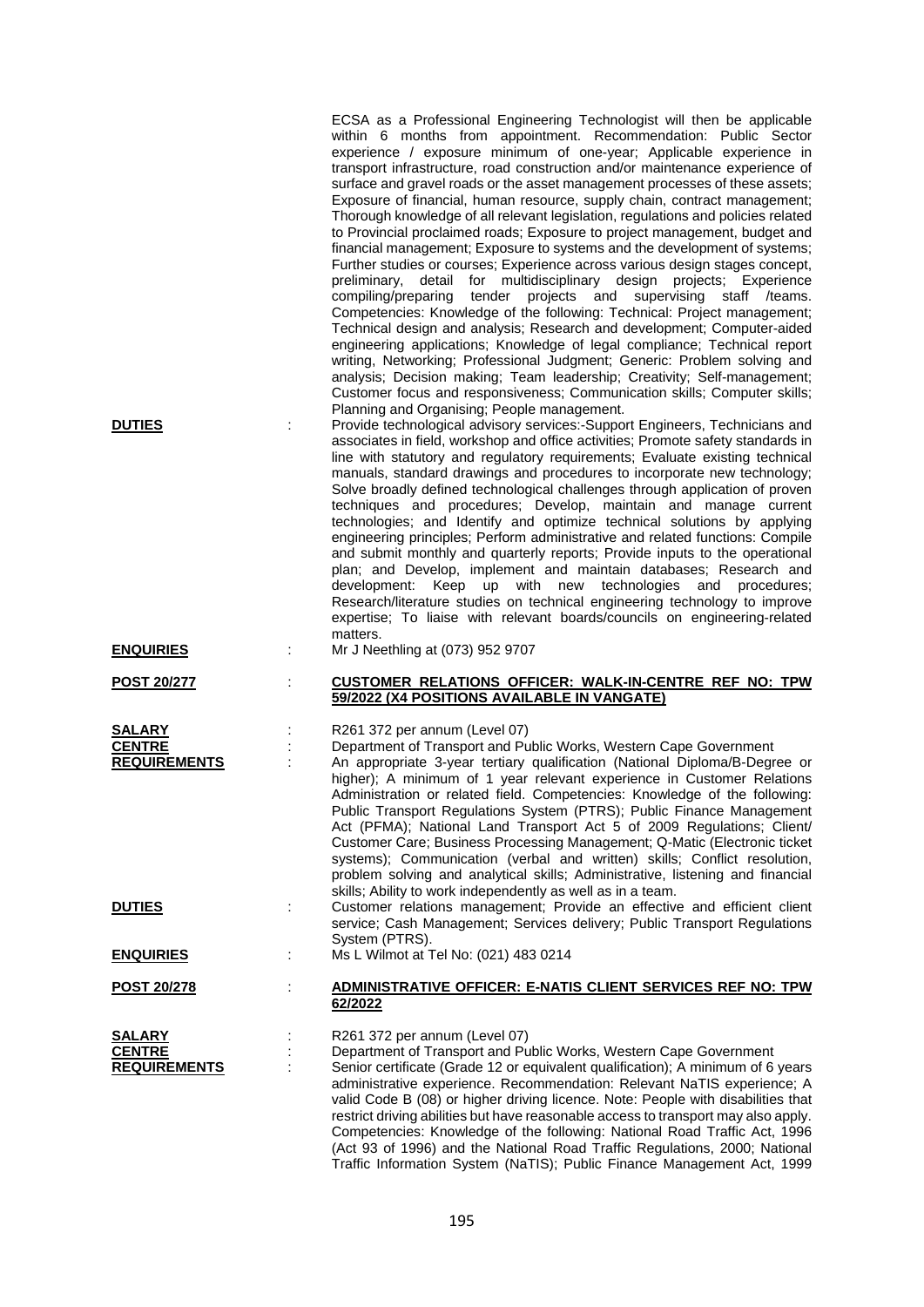| <b>DUTIES</b><br><b>ENQUIRIES</b>                     | ÷ | (Act1 of 1999); Skills needed: Problem-solving & decision-making; Proven<br>computer literacy; Written and verbal communication.<br>Verification and capturing of centralised NaTIS motor vehicle registration and<br>licensing transactions; Handle motor vehicle licensing enquiries and<br>applications at the Provincial Call Centre and the Provincial Walk-In Centre;<br>Process applications for Special Licence Numbers; Process applications for<br>assistance in respect of outstanding motor vehicle licence fees, refund of motor<br>vehicle licence fees, registration of motor dealers, motor trade numbers,<br>duplicate registration and deregistration certificate authorisations i.r.o motor<br>vehicles and the issuing of information to other Government Departments.<br>Mr BD Ellie at Tel No: (021) 483 2828 |
|-------------------------------------------------------|---|-------------------------------------------------------------------------------------------------------------------------------------------------------------------------------------------------------------------------------------------------------------------------------------------------------------------------------------------------------------------------------------------------------------------------------------------------------------------------------------------------------------------------------------------------------------------------------------------------------------------------------------------------------------------------------------------------------------------------------------------------------------------------------------------------------------------------------------|
| <u>POST 20/279</u>                                    |   | PROVISIONING CLERK: LOGISTICS REF NO: TPW 57/2022 (X2 POSTS)                                                                                                                                                                                                                                                                                                                                                                                                                                                                                                                                                                                                                                                                                                                                                                        |
| SALARY<br><b>CENTRE</b><br><b>REQUIREMENTS</b>        |   | R261 372 per annum (Level 07)<br>Department of Transport and Public Works, Western Cape Government<br>Senior Certificate (Grade 12 or equivalent qualification). Recommendation:<br>Relevant experience. Competencies: A good understanding of the following:<br>Financial and procurement procedures; Accounting; Skills needed: Written and<br>verbal communication; Self-management; Concern for others; Diversity.                                                                                                                                                                                                                                                                                                                                                                                                              |
| <b>DUTIES</b>                                         |   | Utilise the Logistical Information System (LOGIS) effectively for the<br>provisioning functions: Act as Chief user clerk for section/completes requisition<br>form; Support service functions; Complete payments on Basic Accounting<br>System (BAS); Warehouse Management; Responsible for the safekeeping of<br>store stock; Inventory Management; Assist with annual stock takes and spot<br>checks; Electronic Purchasing system: Allocate reference numbers to all<br>enquiries in register.                                                                                                                                                                                                                                                                                                                                   |
| <b>ENQUIRIES</b>                                      |   | Mr W Amsterdam at Tel No: (021) 483 8259                                                                                                                                                                                                                                                                                                                                                                                                                                                                                                                                                                                                                                                                                                                                                                                            |
| <b>POST 20/280</b>                                    |   | <b>ARTISAN PRODUCTION LEVEL: CENTRAL MECHANICAL WORKSHOP</b><br><b>REF NO: TPW 57/2021 R1</b>                                                                                                                                                                                                                                                                                                                                                                                                                                                                                                                                                                                                                                                                                                                                       |
| <u>SALARY</u>                                         |   | Grade A: R193 512 - R214 770 per annum<br>Grade B: R227 943- R252 984 per annum<br>Grade C: R266 109 - R329 580 per annum<br>(Salary will be determined as per OSD prescripts)                                                                                                                                                                                                                                                                                                                                                                                                                                                                                                                                                                                                                                                      |
| <b>CENTRE</b><br><b>REQUIREMENTS</b>                  |   | Department of Transport and Public Works, Western Cape Government<br>Appropriate Trade Test Certificate (Fitter and Turner); A valid (Code B or<br>higher) driving licence. Recommendation: Experience in repair and<br>maintenance of road construction plant and vehicles spare parts or similar lathe<br>experience. Competencies: Knowledge of the following: Technical analysis;<br>Legal compliance; Technical report writing; Team leadership; Problem solving<br>and analysis; The following skills: Decision making; Team work; Analytical;<br>Creativity; Self-management; Customer focus and responsiveness; Planning<br>and organising; Proven computer literacy; Conflict Management; Written and<br>verbal communication skills.                                                                                      |
| <b>DUTIES</b>                                         |   | Design: Produce designs according to client specification and within limits of<br>production capability; Production: Produce objects with material and<br>equipment according to job specification and recognise standards;<br>Maintenance: Inspect equipment and/or facilities for technical faults; Perform<br>administrative and related functions: Compile and submit reports; Maintain<br>expertise: Continuous individual development to keep up with new<br>technologies and procedures.                                                                                                                                                                                                                                                                                                                                     |
| <b>ENQUIRIES</b>                                      |   | Mr R Oliver at Tel No: (021) 959 7700                                                                                                                                                                                                                                                                                                                                                                                                                                                                                                                                                                                                                                                                                                                                                                                               |
| <u>POST 20/281</u>                                    |   | ASSET CLERK: ASSET MANAGEMENT REF NO: TPW 60/2022 (X2<br>POSTS)                                                                                                                                                                                                                                                                                                                                                                                                                                                                                                                                                                                                                                                                                                                                                                     |
| <b>SALARY</b><br><b>CENTRE</b><br><b>REQUIREMENTS</b> |   | R176 310 per annum (Level 05)<br>Department of Transport and Public Works, Western Cape Government<br>Grade 12 (Senior Certificate or equivalent qualification). Recommendation: A<br>valid Code B (or higher) driving licence; Relevant work experience.<br>Competencies: Knowledge of the following: Accounting; Office procedures;<br>Applicable legislative and regulatory requirements, policies and standards;<br>Disciplinary knowledge in public administration; Administrative and clerical                                                                                                                                                                                                                                                                                                                                |

procedures and systems; Applicable information management system;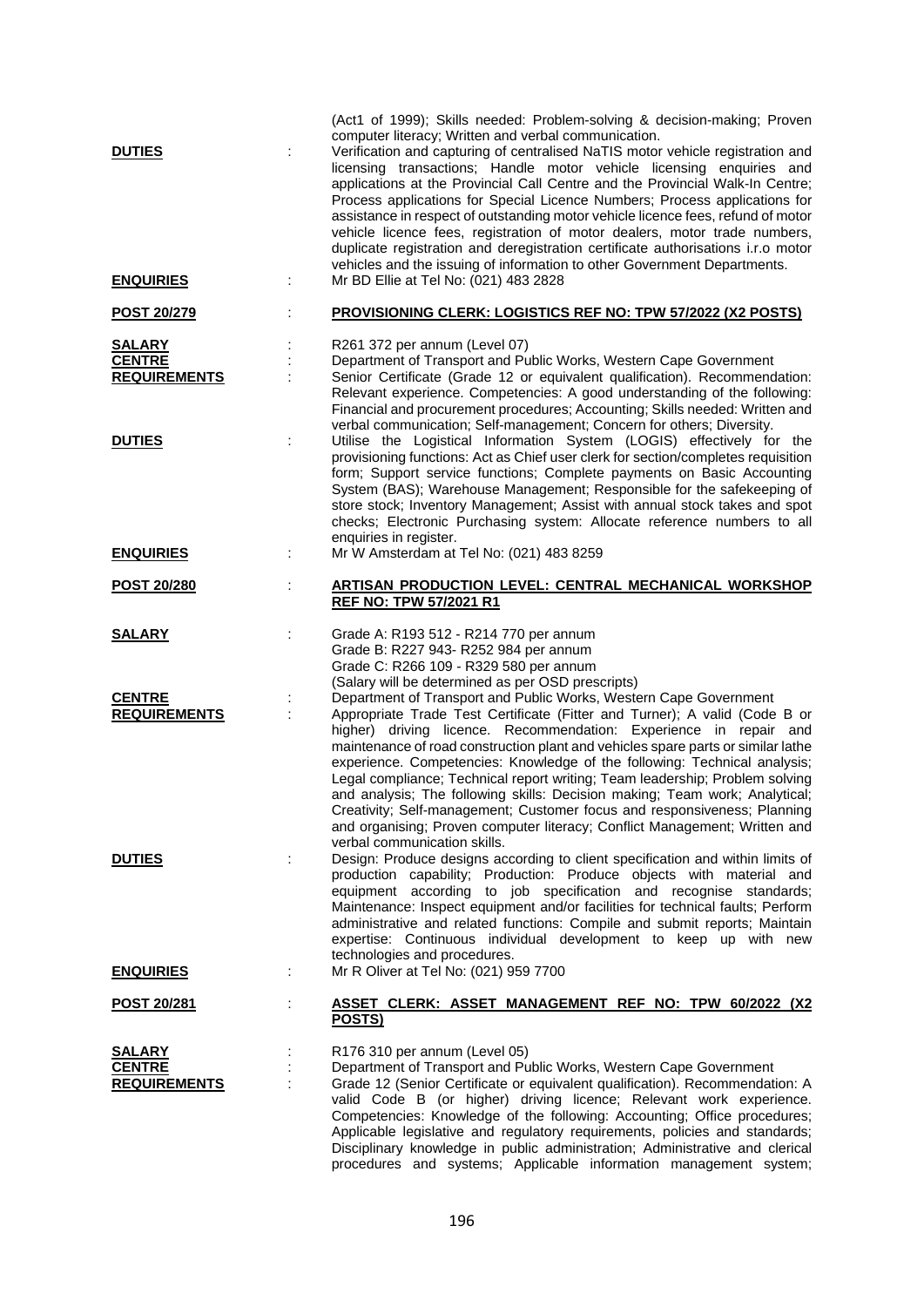| <b>DUTIES</b>                                         |   | Communication (verbal and written) skills; Concern for others; Diversity citizen;<br>Self-management.<br>Order and receive assets by ensuring that there is funding available and a need<br>exists; Receive, capture and file Log1; Obtain quotes in accordance with<br>policies and prescripts; Maintain contracts file and asset register by utilising                                                                                                                                                                                                                                                                                                                                                                                                                                                                                                                           |
|-------------------------------------------------------|---|------------------------------------------------------------------------------------------------------------------------------------------------------------------------------------------------------------------------------------------------------------------------------------------------------------------------------------------------------------------------------------------------------------------------------------------------------------------------------------------------------------------------------------------------------------------------------------------------------------------------------------------------------------------------------------------------------------------------------------------------------------------------------------------------------------------------------------------------------------------------------------|
|                                                       |   | contracts to procure goods/services that are on contracts; Maintain accurate<br>records of contracts utilised and available for use; Marking assets; Maintaining<br>an accurate ledger of assets on logis; Identify shortages and surpluses; Update<br>asset register; Update theft and losses register; Report on movement of assets<br>by capturing all donations received and issued; Download asset reports;<br>Participate in annual (bi-annual) stock take; Check if transactions comply with<br>legislative requirements with regards to transaction control sheet.                                                                                                                                                                                                                                                                                                         |
| <b>ENQUIRIES</b>                                      | ÷ | Mr C Matthyse at Tel No: (021) 483 4636                                                                                                                                                                                                                                                                                                                                                                                                                                                                                                                                                                                                                                                                                                                                                                                                                                            |
| POST 20/282                                           | ÷ | ADMINISTRATION CLERK: REGISTRATION AND COMPLIANCE REF NO:<br>TPW 63/2022 (X5 POSTS AVAILABLE IN ATHLONE)                                                                                                                                                                                                                                                                                                                                                                                                                                                                                                                                                                                                                                                                                                                                                                           |
| <b>SALARY</b><br><b>CENTRE</b><br><b>REQUIREMENTS</b> |   | R176 310 per annum (Level 05)<br>Department of Transport and Public Works, Western Cape Government<br>Grade 12 (Senior Certificate or equivalent qualification). Recommendation:<br>Relevant administrative exposure/experience. Competencies: Knowledge of<br>the following: Latest advances in public management theory and practices;<br>Modern systems of governance and administration; Office administration;<br>Records management; PFMA; Inter-governmental and international relations;                                                                                                                                                                                                                                                                                                                                                                                   |
|                                                       |   | Financial Instructions; PSR, 2001 as amended); Communication, media<br>management, public participation and public transport; Skills needed:<br>Communication (written and verbal) and presentation; Planning and<br>organising; Report writing; Computer literacy; Conflict resolution; Creative and<br>innovative; Accuracy and Numeracy; Ability to persuade and influence;<br>Analytical; Networking; Ability to lead and direct teams of professionals and<br>service provider.                                                                                                                                                                                                                                                                                                                                                                                               |
| <b>DUTIES</b>                                         |   | Receiving and capturing of applications; Handle all enquiries in respect of the<br>registration process; Maintain data on system; General administration support;<br>Notifying application on registrar's decisions.                                                                                                                                                                                                                                                                                                                                                                                                                                                                                                                                                                                                                                                               |
| <b>ENQUIRIES</b>                                      | ÷ | Mr A Isaacs at Tel No: (021) 483 0252                                                                                                                                                                                                                                                                                                                                                                                                                                                                                                                                                                                                                                                                                                                                                                                                                                              |
| POST 20/283                                           |   | <b>ADMINISTRATION CLERK: REGISTRATION AND COMPLIANCE REF NO:</b><br>TPW 64/2022 (X2 POSTS AVAILABLE IN GEORGE)                                                                                                                                                                                                                                                                                                                                                                                                                                                                                                                                                                                                                                                                                                                                                                     |
| <b>SALARY</b><br><b>CENTRE</b>                        |   | R176 310 per annum (Level 05)<br>Department of Transport and Public Works, Western Cape Government                                                                                                                                                                                                                                                                                                                                                                                                                                                                                                                                                                                                                                                                                                                                                                                 |
| <b>REQUIREMENTS</b>                                   |   | Senior Certificate (Grade 12 or equivalent qualification). Recommendation:<br>Relevant administrative exposure/experience. Competencies: Knowledge of<br>the following: Latest advances in public management theory and practices;<br>Modern systems of governance and administration; Office administration;<br>Records management; PFMA; Inter-governmental and international relations;<br>Financial Instructions; PSR, 2001 as amended); Communication, media<br>management, public participation and public transport; Skills needed:<br>Communication (written and verbal) and presentation; Planning and<br>organising; Report writing; Computer literacy; Conflict resolution; Creative and<br>innovative; Accuracy and Numeracy; Ability to persuade and influence;<br>Analytical; Networking; Ability to lead and direct teams of professionals and<br>service provider. |
| <b>DUTIES</b>                                         |   | Receiving and capturing of applications; Handle all enquiries in respect of the<br>registration process; Maintain data on system; General administration support;<br>Notifying application on registrar's decisions.<br>Mr A Isaacs at Tel No: (021) 483 0252                                                                                                                                                                                                                                                                                                                                                                                                                                                                                                                                                                                                                      |
| <b>ENQUIRIES</b>                                      | ÷ |                                                                                                                                                                                                                                                                                                                                                                                                                                                                                                                                                                                                                                                                                                                                                                                                                                                                                    |
| <b>POST 20/284</b>                                    |   | <b>ADMINISTRATION</b><br><b>CLERK:</b><br><b>PROVINCIAL</b><br><b>REGULATORY</b><br><b>ENTITY</b><br>(GEORGE) REF NO: TPW 65/2022                                                                                                                                                                                                                                                                                                                                                                                                                                                                                                                                                                                                                                                                                                                                                  |
| <b>SALARY</b><br><b>CENTRE</b><br><b>REQUIREMENTS</b> |   | R176 310 per annum (Level 05)<br>Department of Transport and Public Works, Western Cape Government<br>Senior Certificate (Grade 12 or equivalent qualification); A valid (Code B or<br>higher) driving licence. Note: People with disabilities that restrict driving abilities<br>but have reasonable access to transport may also apply. Recommendation:                                                                                                                                                                                                                                                                                                                                                                                                                                                                                                                          |

Relevant administrative/registry experience. Competencies: Knowledge and